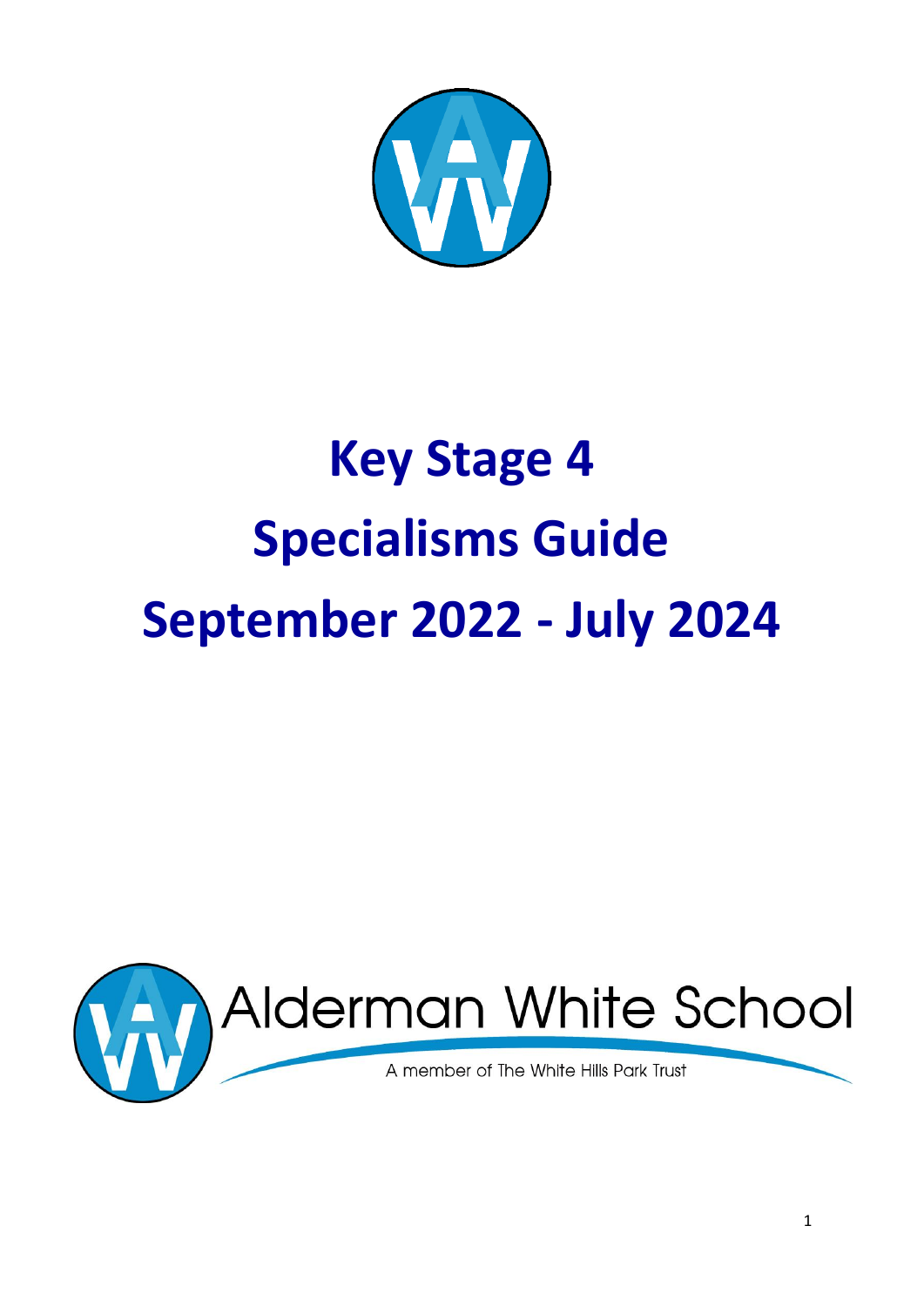## **Contents**



| Page 3 |
|--------|
| Page 4 |
| Page 5 |
| Page 6 |
|        |

## Subjects

| English Language      | Page 7  |
|-----------------------|---------|
| English Literature    | Page 8  |
| Maths                 | Page 9  |
| Science               | Page 10 |
| Core PE               | Page 14 |
| <b>Modern Studies</b> | Page 14 |
|                       |         |

## Specialisms

| Art                            | Page 15 |
|--------------------------------|---------|
| <b>Business Studies</b>        | Page 16 |
| <b>Computer Science</b>        | Page 17 |
| Engineering (Design)           | Page 19 |
| Food Preparation and Nutrition | Page 21 |
| Geography                      | Page 22 |
| <b>Health and Social Care</b>  | Page 23 |
| History                        | Page 24 |
| ICT; Creative iMedia           | Page 25 |
| Media                          | Page 27 |
| Modern Foreign Languages       | Page 28 |
| <b>Music</b>                   | Page 29 |
| PE                             | Page 31 |
| <b>Performing Arts</b>         | Page 32 |
| Photography                    | Page 33 |
| Preparing for Adulthood (PFA)  | Page 34 |
| Psychology                     | Page 35 |
| <b>RE</b>                      | Page 36 |
| <b>Textiles</b>                | Page 37 |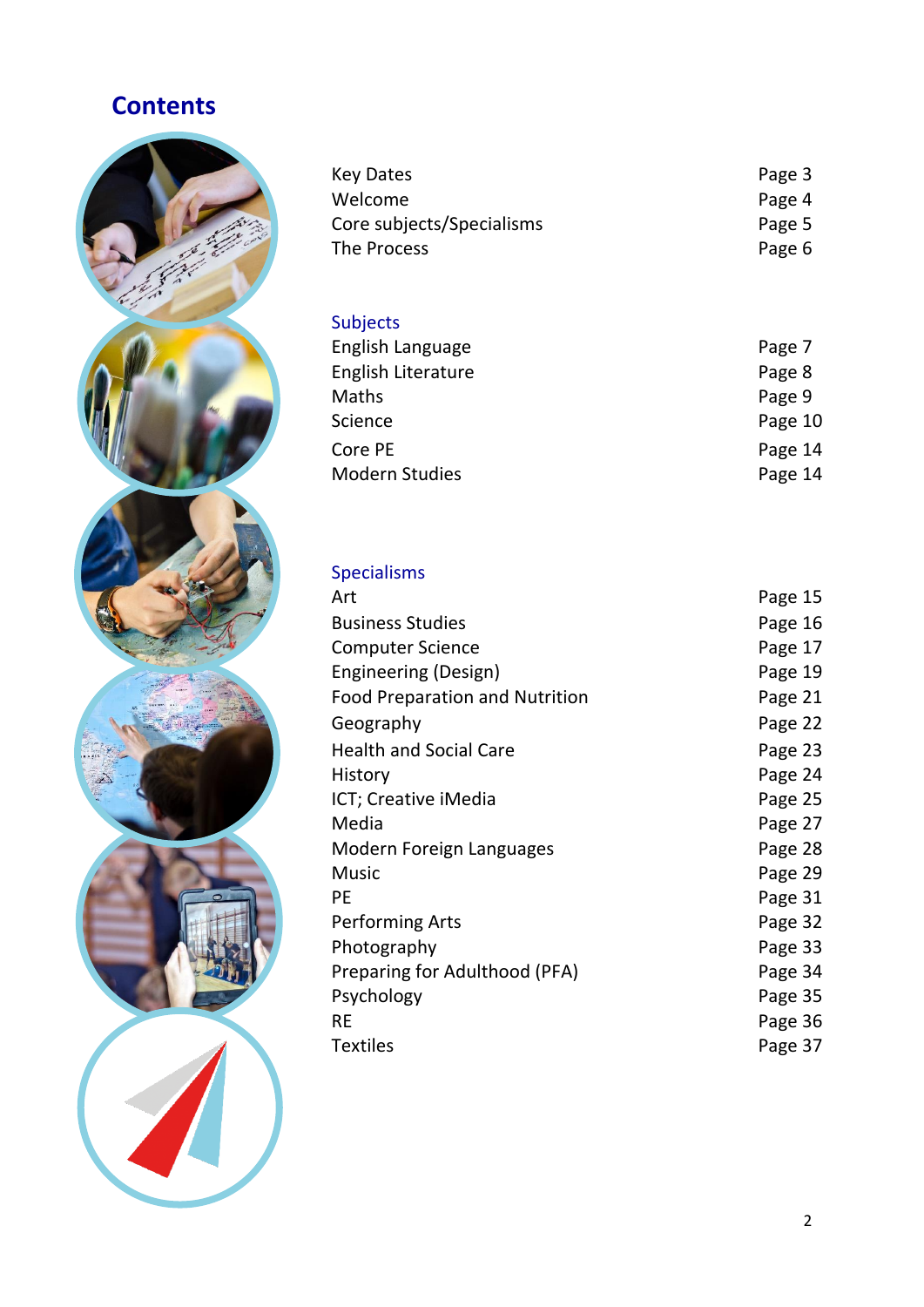# **Key dates and events**

| Date                                      | Event                                                                                                                                                                                                                                               |
|-------------------------------------------|-----------------------------------------------------------------------------------------------------------------------------------------------------------------------------------------------------------------------------------------------------|
| <b>Christmas Break 2021</b>               | Specialism booklet available on the school website and emailed to<br>parents. There will be some hard copies available in reception also.                                                                                                           |
| From 5 <sup>th</sup> January 2022         | Subject Specialists information sessions: Students will identify key<br>aspects of different subjects. Subject teachers will also discuss their<br>subject at GCSE as part of Lessons.                                                              |
| Thursday 13 <sup>th</sup> January 2022    | Online presentation for students and parents / carers detailing the<br>process and different routes.<br>Green/Purple Route: 6:30pm<br>Blue Route: 7:15pm                                                                                            |
| Thursday 20 <sup>th</sup><br>January 2022 | Meet the Professionals: Students will have the opportunity to meet<br>1.<br>professionals in industry and ask questions in school.<br>2. Year 9 Parents Evening for all subjects.<br>$(4:00 \text{pm} - 6:30 \text{pm})$                            |
| Tuesday 25 <sup>th</sup><br>January 2022  | 1. Specialisms Taster Morning: Students will participate in three 50-<br>minute taster sessions to give them the opportunity to experience<br>'new' subjects and make an informed decision about whether or<br>not they wish to specialise in them. |
| Monday 21st<br>February 2022              | Deadline for Specialisms choices.                                                                                                                                                                                                                   |
| Summer 2022                               | Confirmation of selected Specialisms will be<br>sent to Students and Parents/Carers.                                                                                                                                                                |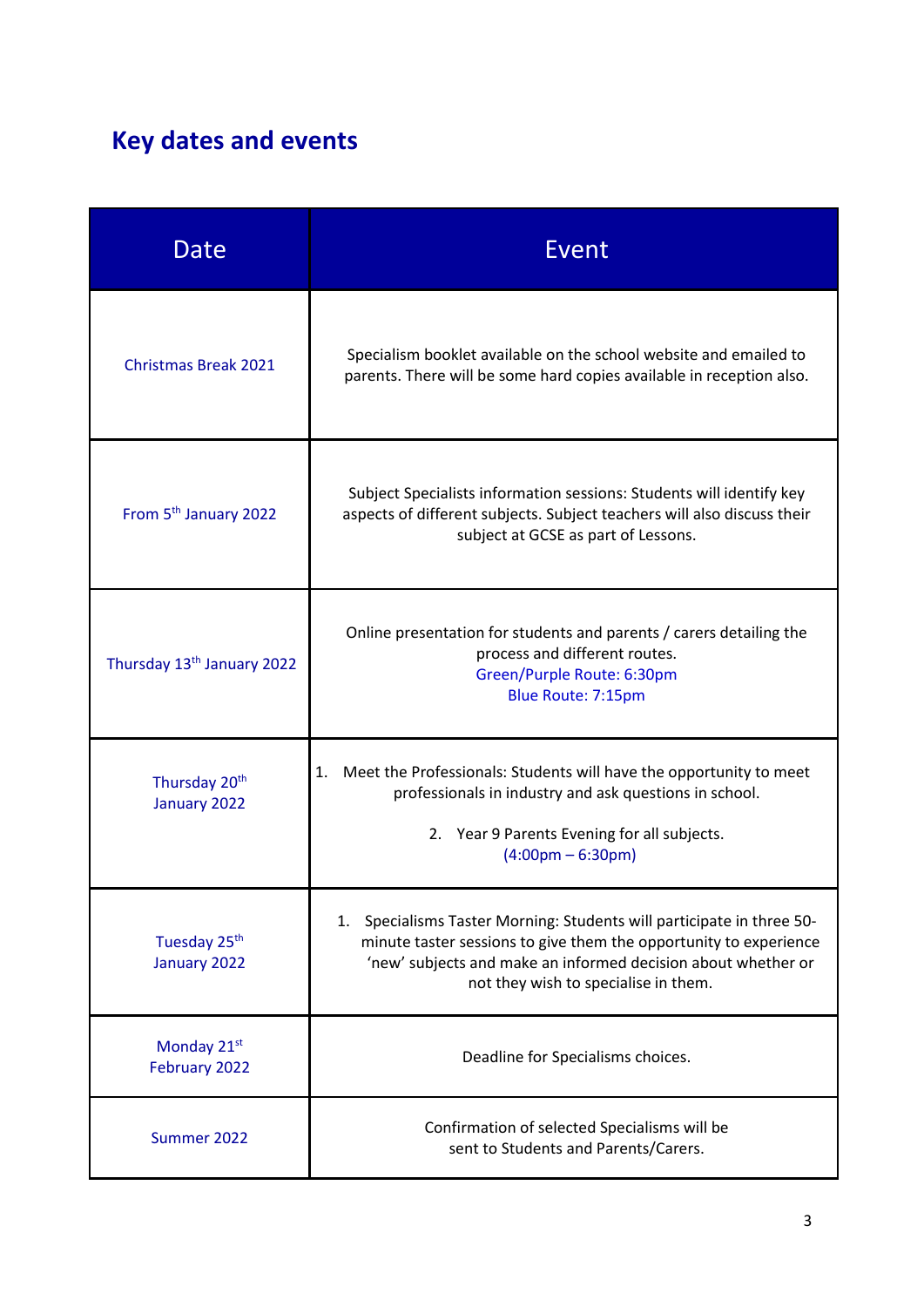## **Welcome to the Year 9 guide to GCSE Specialisms**

The aim of our Key Stage 4 curriculum is to provide a broad and balanced curriculum with a strong academic core. We want to ensure that every student is able to gain qualifications that build on their strengths, interests and talents, and provide a strong foundation for future study and employment.

Our students are all individuals so we offer a broad range of subjects – what is important is for students to carefully choose the specialisms subjects that are most suitable for them. While most of the courses we offer are GCSE courses, we also offer a number of vocational qualifications. These are all approved by the Department for Education as being the equivalent of a GCSE and they are recognised by colleges, universities and employers. It is important for students and parents to understand the similarities and differences between GCSEs and vocational qualifications. Most GCSEs are assessed by exam only at the end of the 2-year course, although practical subjects will also include a practical assessment or portfolio. Vocational courses may also include coursework, with a smaller percentage of the final grade assessed in an exam.

It is hard for young people to know exactly what they want to do in the future when they are in Year 9, and we want to avoid closing doors for them in the future. Most students will gain 9 qualifications – we offer 9 rather than 8 to maintain the breadth of the curriculum. Students are placed on one of 3 pathways which guide their choice of subjects, although the pathways offer many of the same subjects and choices.

All students will complete GCSE courses in Maths, English Language, English Literature and Combined or Triple Science (worth 2 or 3 GCSEs).

Our blue pathway is for students who are likely to go on to do A levels and apply for Russell Group universities. We want to avoid limiting their choices in the future and to support them to choose "enabling subjects" at A level which tend to be ore academic subjects. These students may well find themselves working in an international environment in the future with colleagues from around the world who speak more than one language. We feel it is essential that these students take at least one Languages subject to at least GCSE level to avoid limiting their options in the future. We also expect them to choose at least one Humanities subject (RE, Geography or History GCSE). Students then choose 2 further subjects – this can include Triple Science or another Humanities or Languages GCSE. We advise that at least one choice should be a practical subject.

Our green pathway is designed to provide a broad foundation for future study or training at Level 3 and beyond. Students on green pathway can opt to take a Humanities and a Languages subject as two of their choices. One subject has to be an academic choice – a Language, Humanities subject, Triple Science or Computer Science.

Our purple pathway provides a more personalised and flexible choice for students who will benefit from this. Their Key Stage 4 curriculum will be discussed and planned on an individual basis, although they will have access to the majority of the same subjects as students on the other pathways.

I hope you find this guide a helpful starting point, along with the information on the Specialisms page on our website. This is the start of this process; I look forwar to seeing you at the presentation in January, and hope that you and your child will find the programme of activities planned for the first half of the spring term useful in making their specialism choices.

**Mrs A Mellors Head of School**

#### *See more online:*

Find videos giving more information on our subjects and pathways on our website:

[url.aldermanwhite.school/specialisms](https://url.aldermanwhite.school/specialisms)

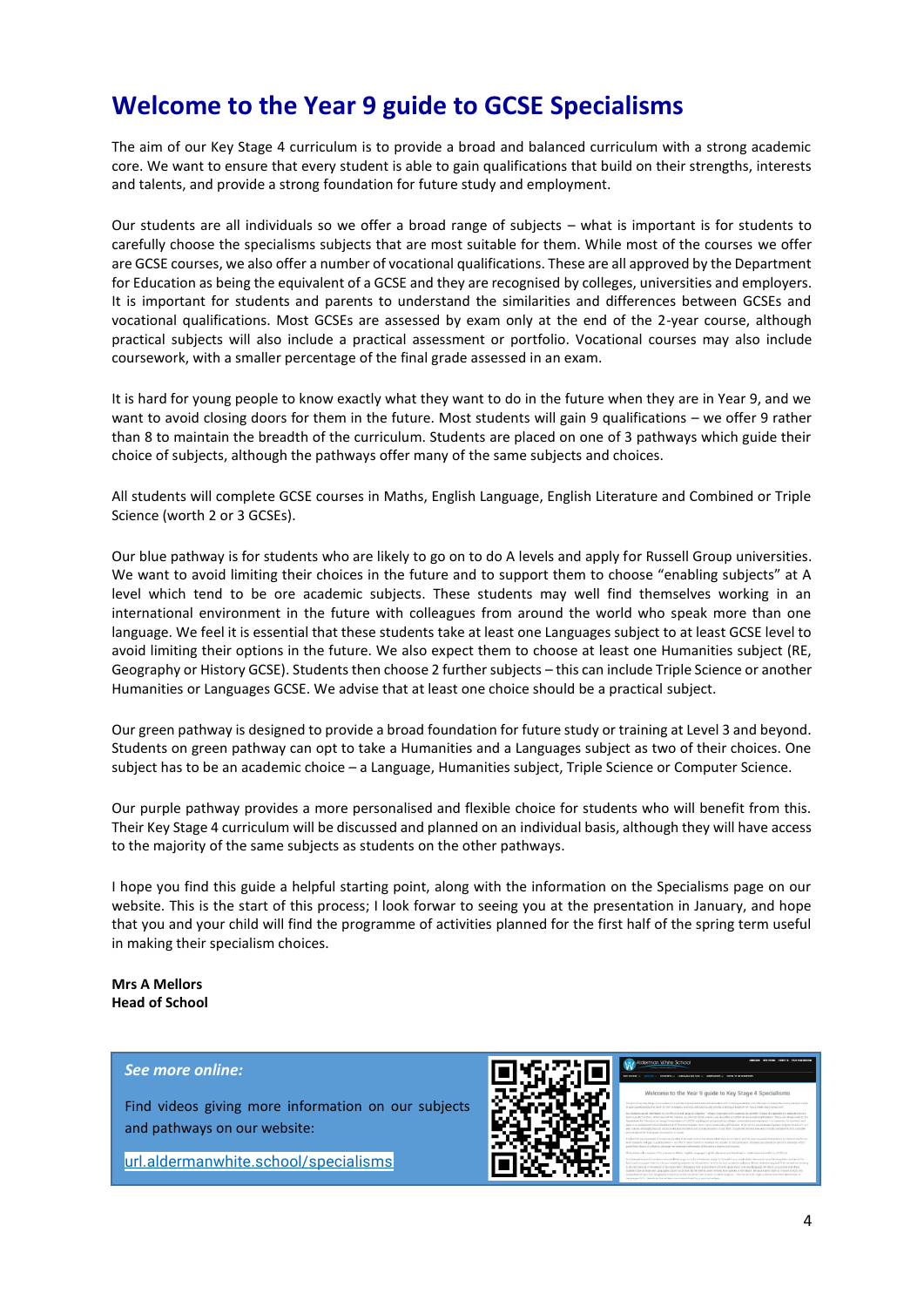## **Core Subjects**

## **All students will be studying the following subjects:**

- English Language and English Literature
- Maths
- Science: either Trilogy worth 2 GCSEs or Triple Science (Biology, Chemistry and Physics) worth 3 GCSEs. *To study Triple Science students must meet the entry requirements and select it as a specialism.*

### **All students will also study the following non-exam courses:**

These are vital to their broader education.

- Core PE
- Modern Studies (PSHE, Careers, Citizenship, RE)

## **Specialisms**

**Students can select FOUR Specialisms from the following subjects:**

- Art GCSE
- Business Studies GCSE
- Creative iMedia Cambridge National (ICT)
- **Computer Science GCSE**\* *(Suitable for students predicted to achieve Secure / Mastery in Maths)*
- Engineering Cambridge National (Engineering Design)
- **French GCSE\***
- Food Preparation and Nutrition GCSE
- **German GCSE\***
- **Geography GCSE**\*
- Health and Social Care Cambridge National
- **History GCSE**\*
- **Mandarin GCSE\***
- Media GCSE
- Music (*RSL or GCSE to be confirmed dependent upon the cohort*)
- Performing Arts RSL Level 2: Acting
- Photography GCSE
- Psychology GCSE *(Suitable for students predicted to achieve Secure / Mastery in Maths and English)*
- **RE GCSE\*\***
- Sport (*GCSE or BTEC to be confirmed dependent upon the cohort*)
- Textiles GCSE
- Triple Science *(Suitable for students predicted to achieve Mastery)*

\***EBacc Subjects (For the EBacc, students must choose at least one language and either Geography and/or History).**

**\*\*RE is included as a Humanities specialism for students on the Blue pathway. Students must take at least one EBacc specialism not including RE.**

**NB: Art GCSE and Textiles GCSE both come under the same qualification code for Fine Art and therefore cannot both be chosen together.**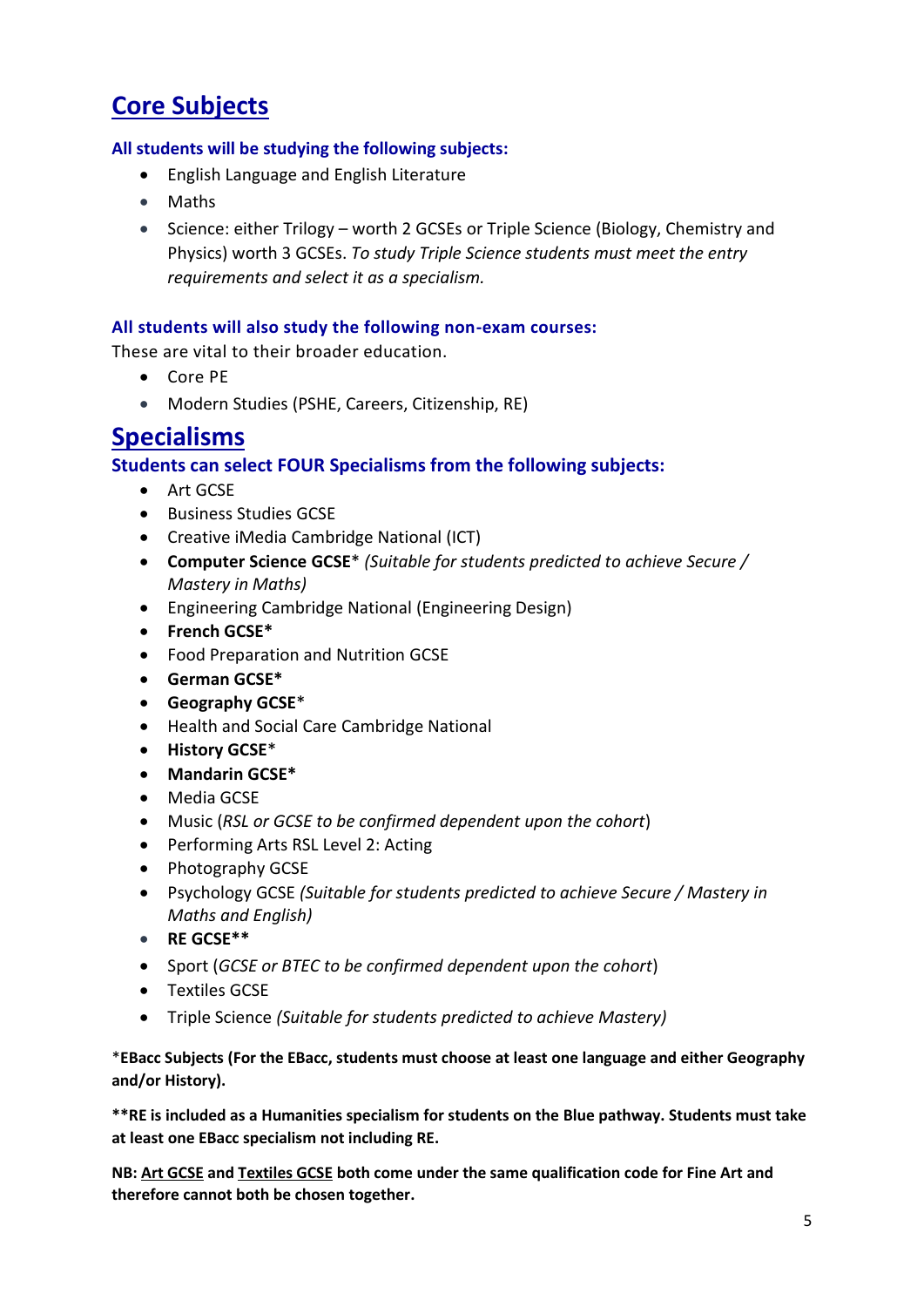## **The Process**

- Students will be asked to select their FOUR choices in order of preference, as well as four reserve choices in order of preference.
- Students may only select Triple Science, Psychology or Computer Science if they meet the entry requirement for the course.
- Whilst we will endeavour to run as many of the courses as possible, if insufficient numbers opt for a subject this may not be possible.
- Where a subject is oversubscribed we will carefully consider the order of preference of specialism subjects, as well as attitude to learning.
- Where we are not able to meet a student's choice of four subjects we will discuss with them the other subjects available.

It is important that all students consider their choices carefully, especially with regard to subjects they have not studied at Key Stage 3, and find out as much as they can from the Specialisms events. We cannot guarantee that changes can be made at a later point.

**Please do contact your son / daughter's tutor if you would like to arrange an appointment to discuss their Subject Specialisms further in addition to the advertised events.**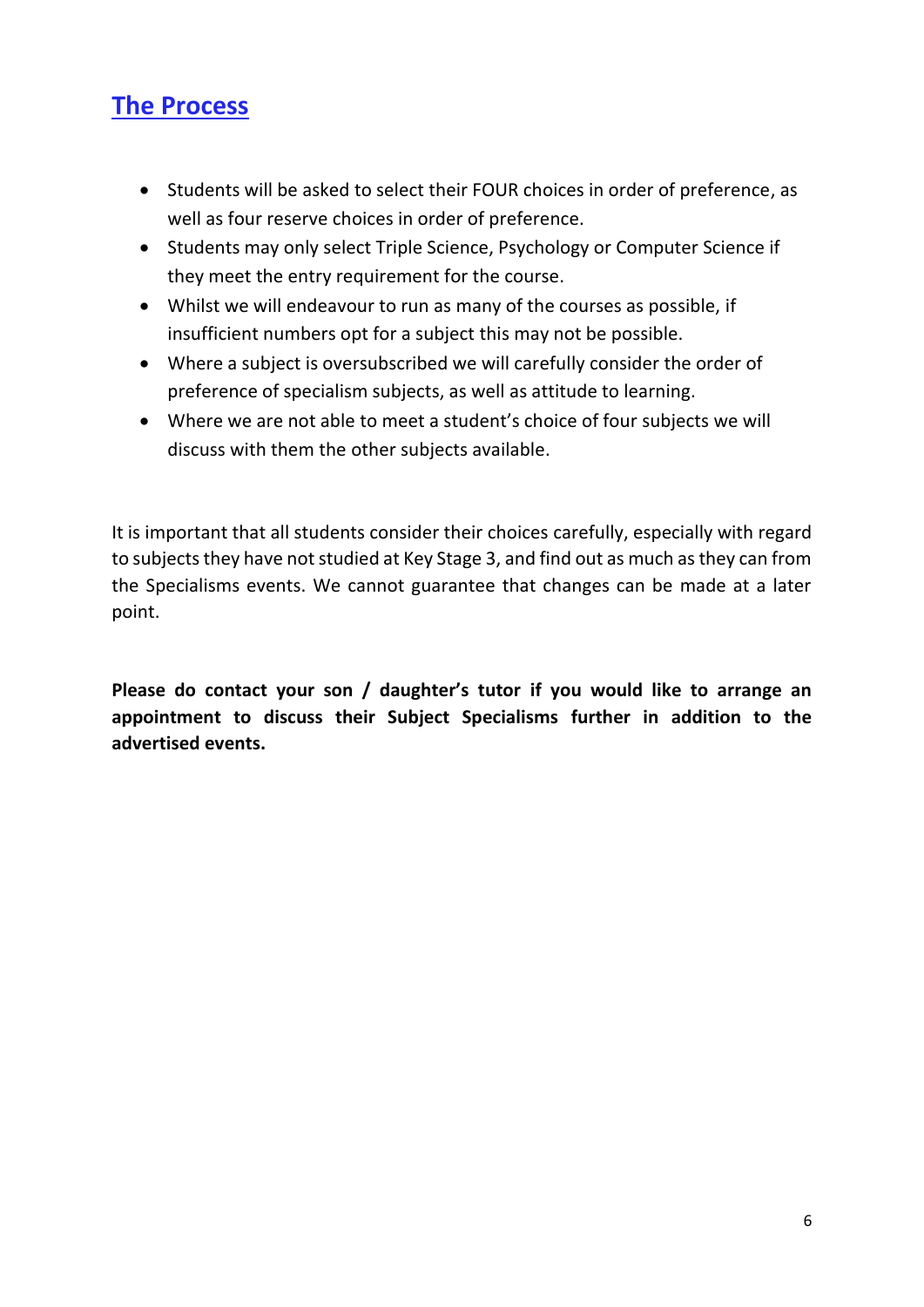| Subject                                                               | <b>GCSE English Language</b>                                                                                                                                                                                                                                                                                                                                                                                                                                                                                                                                                                                                                                                                                                   |
|-----------------------------------------------------------------------|--------------------------------------------------------------------------------------------------------------------------------------------------------------------------------------------------------------------------------------------------------------------------------------------------------------------------------------------------------------------------------------------------------------------------------------------------------------------------------------------------------------------------------------------------------------------------------------------------------------------------------------------------------------------------------------------------------------------------------|
| Exam Board:                                                           | <b>AQA</b>                                                                                                                                                                                                                                                                                                                                                                                                                                                                                                                                                                                                                                                                                                                     |
| Assessment                                                            | 100% final exam at the end of two years                                                                                                                                                                                                                                                                                                                                                                                                                                                                                                                                                                                                                                                                                        |
| structure:<br>Topics covered in<br>this course include:               | <b>English Language Paper 1: Fiction.</b><br>Students read and respond to an unseen extract from a<br>$20th/21st$ century novel. They show understanding by<br>answering questions on information and ideas,<br>language and structure, and critically evaluating the<br>writer's methods. Students also have to choose one<br>task which may be descriptive or narrative writing.<br><b>English Language Paper 2: Non-fiction.</b><br>Students read and respond to two unseen extracts, one<br>of which is a 19 <sup>th</sup> century text. They show<br>understanding by answering questions on information<br>and ideas, the writer's use of language, and comparing<br>viewpoints and ideas in both sources. Students also |
|                                                                       | have to undertake a discursive writing task - a speech,<br>essay, letter, article or text for a leaflet - based on a<br>topic linked to the content of the extracts.                                                                                                                                                                                                                                                                                                                                                                                                                                                                                                                                                           |
| Progress from this<br>course:<br>(KEY STAGE 5 or<br>possible careers) | English Language is an entry requirement for all<br>subjects at post-16.<br>English Language GCSE leads into A-Level English<br>Language.                                                                                                                                                                                                                                                                                                                                                                                                                                                                                                                                                                                      |
|                                                                       | Future careers include any area of business, public or<br>private sector work, where good communication skills<br>are required. Specialist careers include working in the<br>media, PR and communication, publishing, journalism,<br>and teaching.                                                                                                                                                                                                                                                                                                                                                                                                                                                                             |
| For more<br>information please<br>contact:                            | $\checkmark$ Mrs Gardiner                                                                                                                                                                                                                                                                                                                                                                                                                                                                                                                                                                                                                                                                                                      |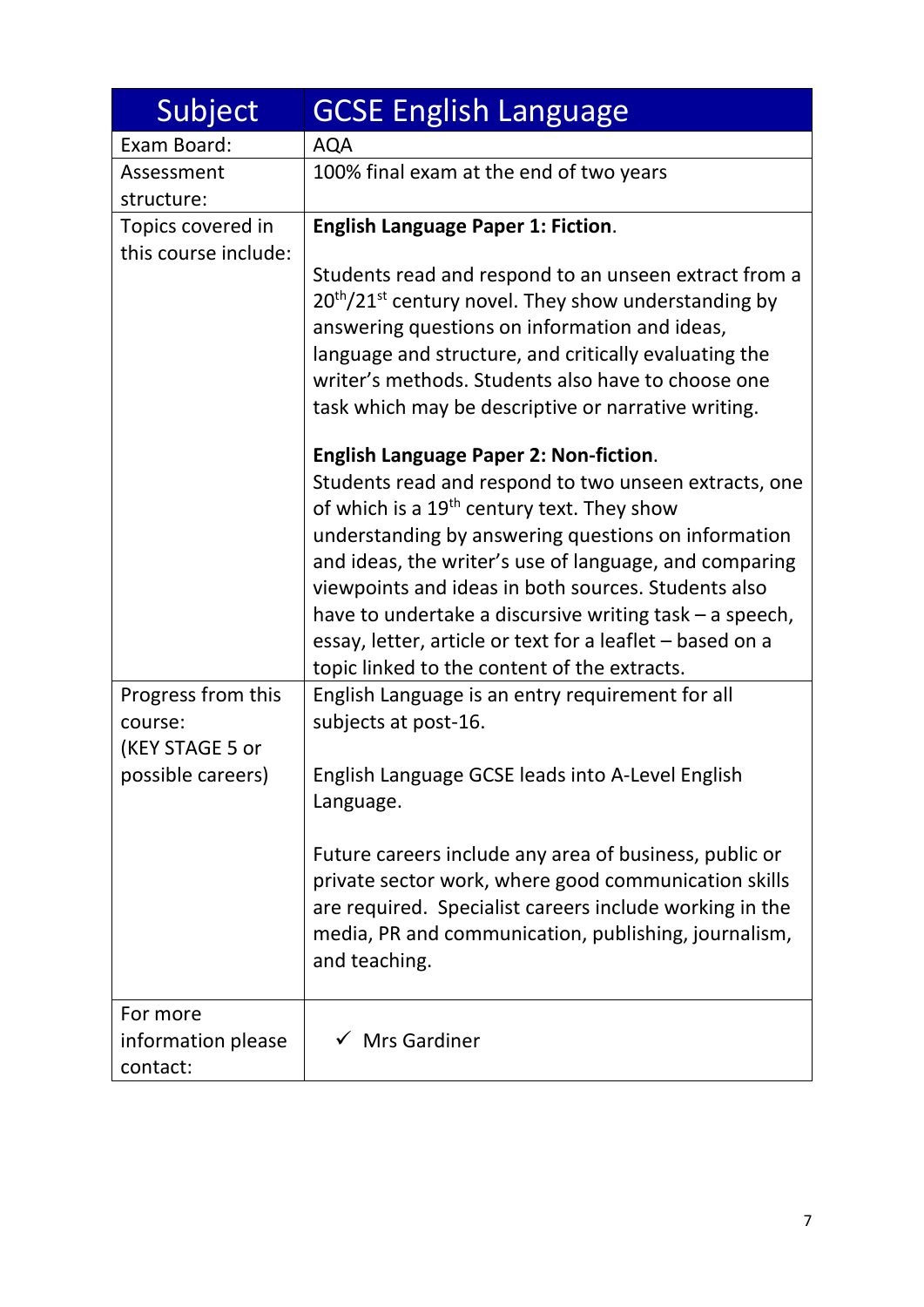| Subject                        | <b>GCSE English Literature</b>                                                                                      |
|--------------------------------|---------------------------------------------------------------------------------------------------------------------|
| Exam Board:                    | <b>AQA</b>                                                                                                          |
| Assessment                     | 100% final exam at the end of two years. Closed book                                                                |
| structure:                     | (this means that students do not have a copy of the                                                                 |
|                                | text that they have studied with them in the                                                                        |
|                                | examination).                                                                                                       |
| Topics covered in              | English Literature Paper 1: Shakespeare and the 19th                                                                |
| this course include:           | century novel. (Currently Romeo and Juliet and The                                                                  |
|                                | Strange Case of Dr Jekyll and Mr Hyde)                                                                              |
|                                | Students read and respond to an extract from a<br>Shakespeare play that they have studied and to a 19 <sup>th</sup> |
|                                | century novel that they have studied. They show                                                                     |
|                                | understanding by answering one question on each                                                                     |
|                                | text, linking the extract to the whole novel or play.                                                               |
|                                | They must respond to the writers' ideas, use of                                                                     |
|                                | language and structure, and apply contextual ideas.                                                                 |
|                                | <b>English Literature Paper 2: Exploring Modern Texts.</b>                                                          |
|                                | Students answer one question on a 20th/21st century                                                                 |
|                                | text, currently 'An Inspector Calls'. Students also                                                                 |
|                                | answer one question that asks them to compare two                                                                   |
|                                | poems from the AQA anthology that they have studied,<br>one of which is printed on the exam paper. A third          |
|                                | question asks students to analyse an unseen poem. The                                                               |
|                                | fourth question requires students to compare the                                                                    |
|                                | effects of language and structure in two unseen                                                                     |
|                                | poems.                                                                                                              |
| Progress from this             | English Literature GCSE leads into A-Level English                                                                  |
| course:                        | Literature.                                                                                                         |
| (KEY STAGE 5 or                |                                                                                                                     |
| possible careers)              | Future careers include any area of business, public or                                                              |
|                                | private sector work, where good communication skills<br>are required. Specialist careers include working in the     |
|                                | media, PR and communication, publishing, journalism,                                                                |
|                                | and teaching.                                                                                                       |
|                                |                                                                                                                     |
| For more                       | <b>Mrs Gardiner</b>                                                                                                 |
| information please<br>contact: |                                                                                                                     |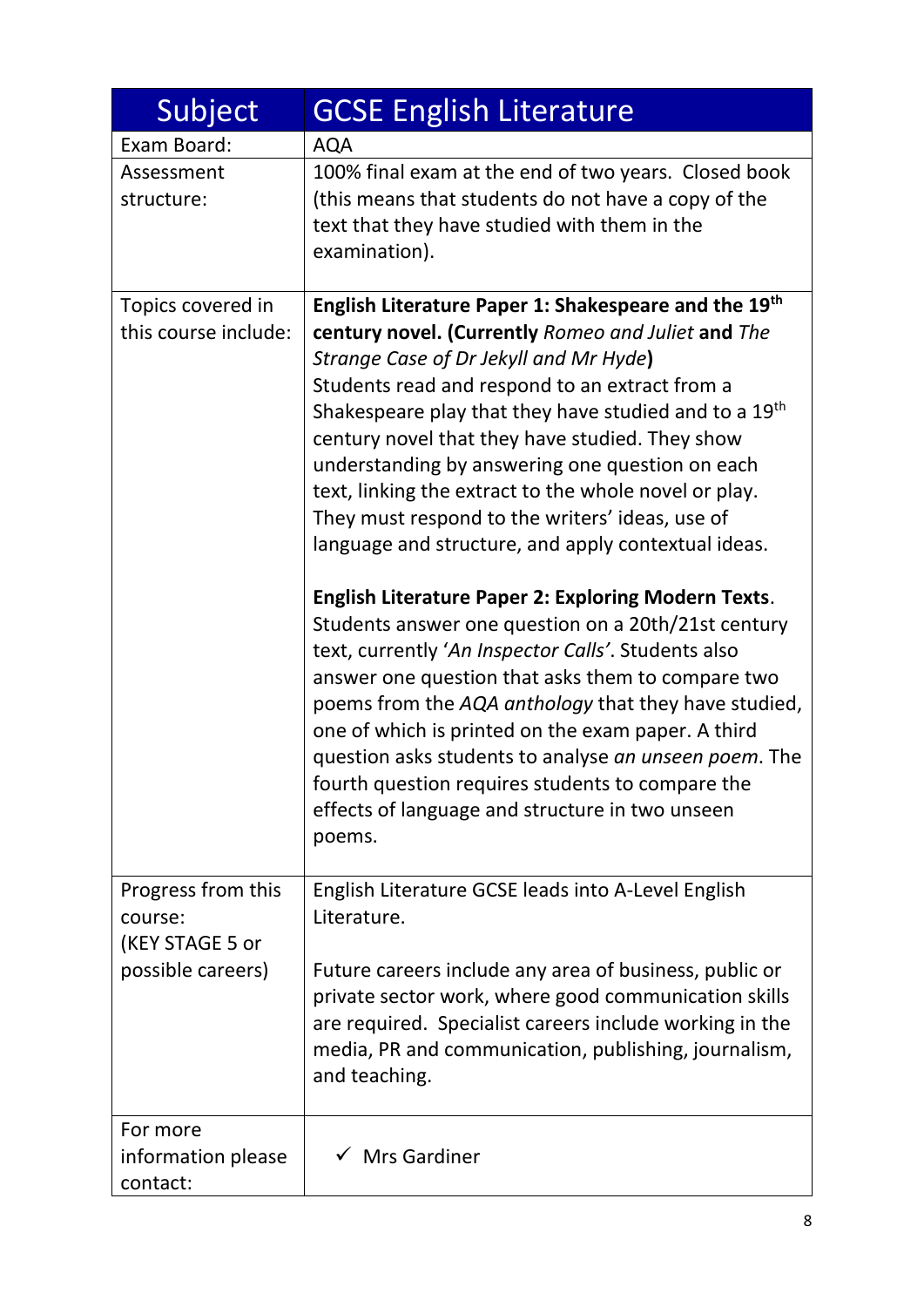| Subject              | <b>GCSE Maths</b>                                             |
|----------------------|---------------------------------------------------------------|
| Exam Board:          | <b>AQA</b>                                                    |
| Assessment           | 100% exam                                                     |
| structure:           | 3 Papers:                                                     |
|                      | $\checkmark$ One is a non-calculator paper                    |
|                      | $\checkmark$ Two are calculator papers                        |
|                      |                                                               |
|                      | All exams are 1hr 30 mins.                                    |
| Topics covered in    | All of the KS3 content covered, and many more new             |
| this course include: | topics, taken from:                                           |
|                      | $\checkmark$ Number                                           |
|                      | $\checkmark$ Algebra                                          |
|                      | $\checkmark$ Ratio and Proportion                             |
|                      | $\checkmark$ Geometry                                         |
|                      | $\checkmark$ Statistics                                       |
| This course is ideal | All students of all abilities.                                |
| for:                 | There are two tiers – Higher and Foundation.                  |
| Progress from this   | $\checkmark$ A-Level Maths and Further Maths.                 |
| course:              | $\checkmark$ Links well to Sciences, especially Physics.      |
| (KEY STAGE 5 or      | $\checkmark$ Also supports Psychology, Geography, Product     |
| possible careers)    | Design, Engineering and Science.                              |
|                      | $\checkmark$ In terms of careers, Maths gives you access to   |
|                      | anything STEM related (Science, Engineering,                  |
|                      | Maths, Technology), as well as careers in                     |
|                      | business, economics, psychology etc.                          |
|                      | Employers/sixth form colleges will value passing              |
|                      | grades in Maths at GCSE (if you don't achieve at              |
|                      | least a grade 4+ in Maths at GCSE, you will have              |
|                      | to re-sit the until you do, up to the age of 18)              |
|                      | Maths opens every door!                                       |
| Also available       | $\checkmark$ FML2 Further Maths GCSE equivalent course        |
|                      | Available to highest attaining (grade 9) in Y11.              |
|                      | $\checkmark$ Well regarded qualification to supplement GCSEs: |
|                      | valuable if choosing Further Maths at A-Level.                |
| For more             |                                                               |
| information please   | $\checkmark$ Mr Haigh                                         |
| contact:             |                                                               |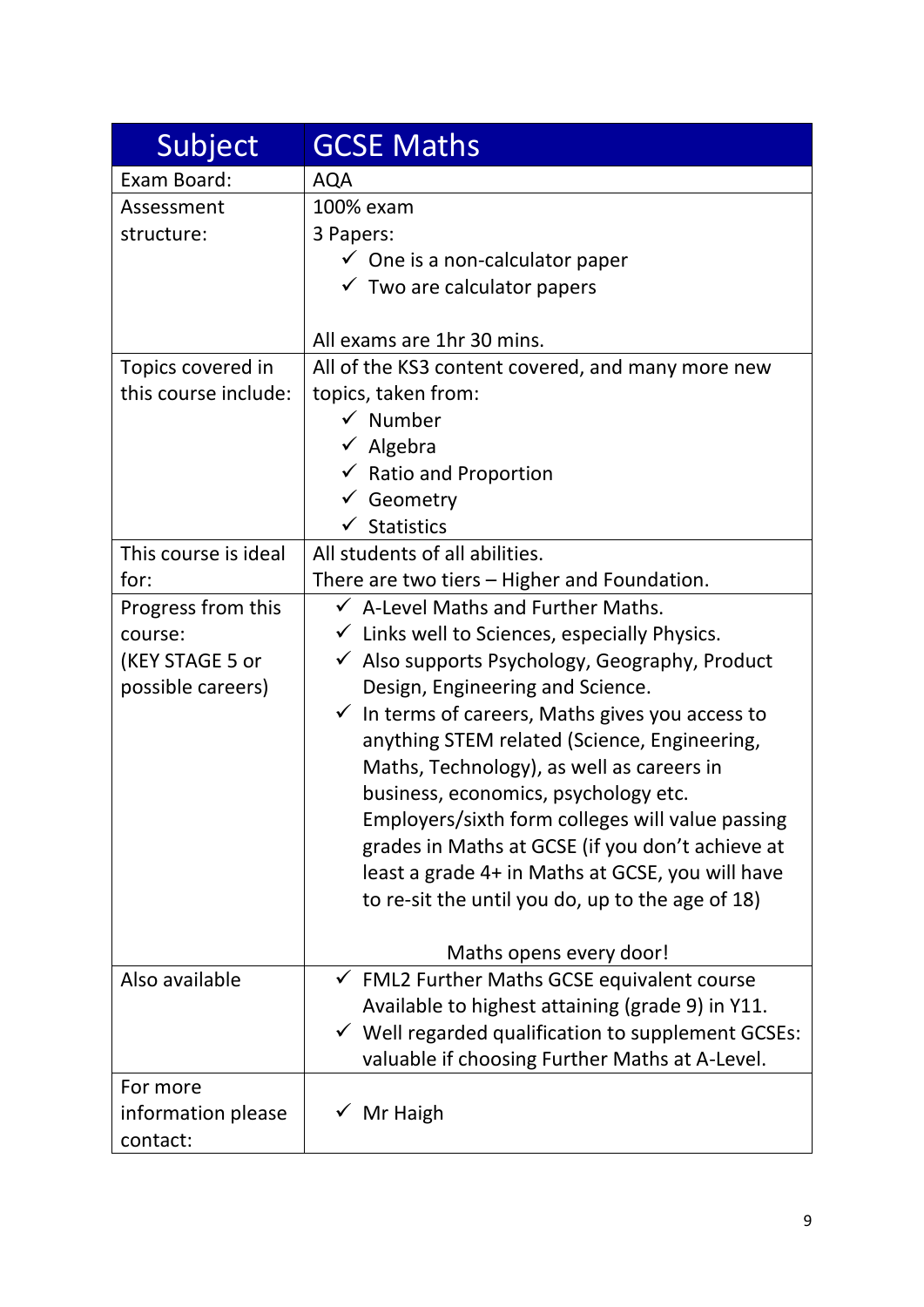| Subject                  | Triple Science – Specialist in the Sciences.<br><b>GCSE Sciences in Biology, Chemistry and</b><br><b>Physics</b>                                                                                                                                                                                                                                                                                                                                                                                                |
|--------------------------|-----------------------------------------------------------------------------------------------------------------------------------------------------------------------------------------------------------------------------------------------------------------------------------------------------------------------------------------------------------------------------------------------------------------------------------------------------------------------------------------------------------------|
| Exam Board:              | <b>AQA</b>                                                                                                                                                                                                                                                                                                                                                                                                                                                                                                      |
| Assessment<br>structure: | Students DO NOT need to take Triple Science in order to study<br>A Level Sciences, but we would advise this as the best route.<br>Students may only select Triple Science if they are predicted to<br>achieve Mastery in Science in Year 9 and have the support of<br>their Science teacher. If this is not the case, they are best<br>advised to follow the Trilogy course.                                                                                                                                    |
|                          | Students will receive THREE GCSE qualifications (grade 1-9) in<br>Biology, Chemistry and Physics.                                                                                                                                                                                                                                                                                                                                                                                                               |
|                          | The current Year 9 course has been structured to bridge the<br>learning of GCSE content for all 3 disciplines, Biology, Chemistry<br>and Physics.                                                                                                                                                                                                                                                                                                                                                               |
|                          | Due to the removal of the course work element, "How Science<br>Works" skills are embedded within teaching of content and<br>through the delivery, interpretation and evaluation of a number<br>of core practical investigations per GCSE (10 Biology core<br>practicals, 8 Chemistry core practicals and 10 Physics core<br>practicals). The skills are teacher assessed at regular intervals and<br>knowledge and application of the core practicals will be<br>externally assessed in the final examinations. |
|                          | Each GCSE will be assessed separately at the end of the course<br>(summer 2019) in two written examinations: totalling six<br>examinations.                                                                                                                                                                                                                                                                                                                                                                     |
|                          | Paper 1 (1 hour 45 minutes), 100 marks, 50% of GCSE                                                                                                                                                                                                                                                                                                                                                                                                                                                             |
|                          | Paper 2 (1 hour 45 minutes), 100 marks, 50% of GCSE                                                                                                                                                                                                                                                                                                                                                                                                                                                             |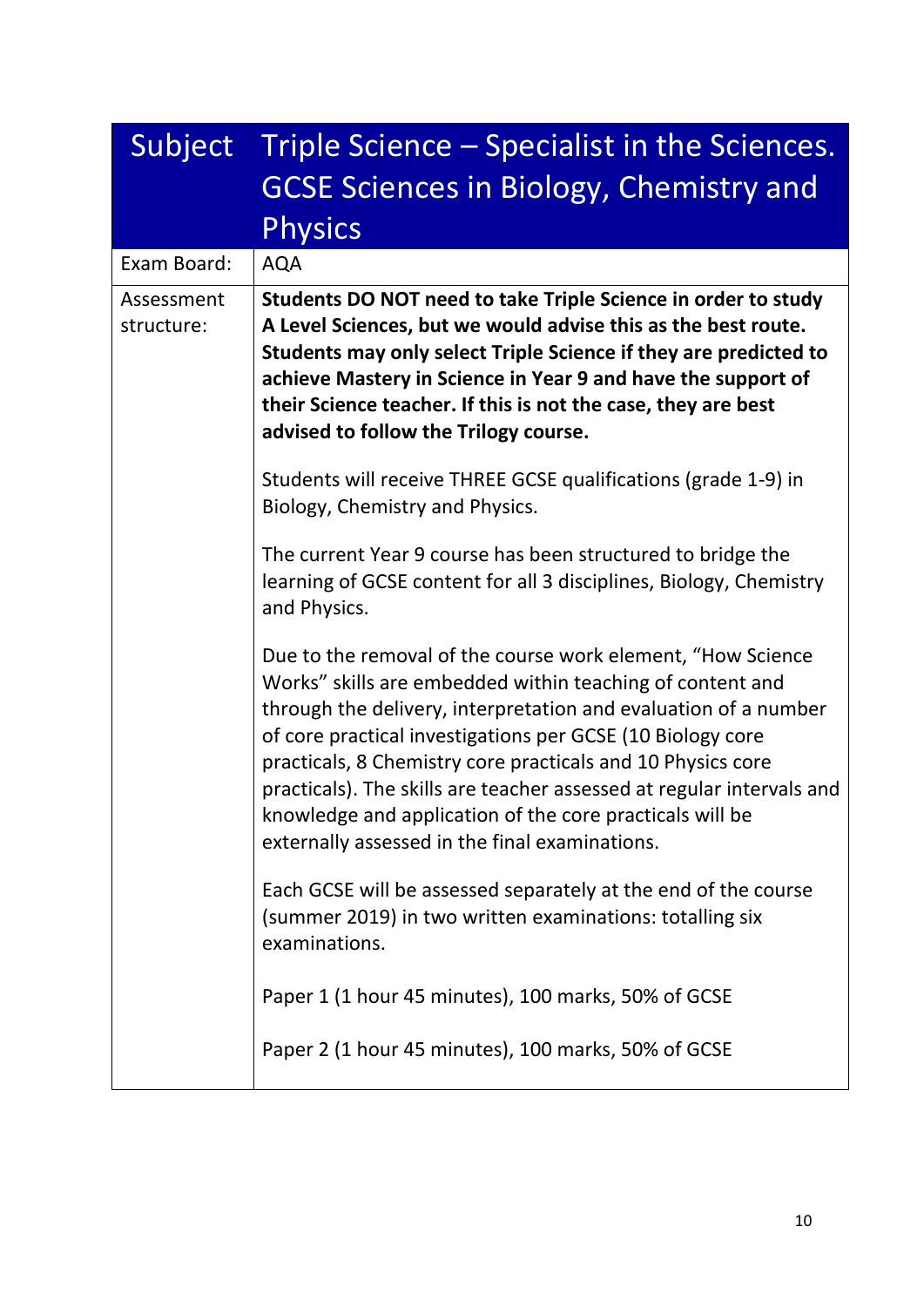| <b>Topics</b>                                 | Biology: 7 topics                                                                                                                                                                       | Chemistry: 10 topics                                                                                                                                                                                                                                                                                                                               | Physics: 8 topics                                                                                                                                                         |
|-----------------------------------------------|-----------------------------------------------------------------------------------------------------------------------------------------------------------------------------------------|----------------------------------------------------------------------------------------------------------------------------------------------------------------------------------------------------------------------------------------------------------------------------------------------------------------------------------------------------|---------------------------------------------------------------------------------------------------------------------------------------------------------------------------|
| covered in                                    |                                                                                                                                                                                         |                                                                                                                                                                                                                                                                                                                                                    |                                                                                                                                                                           |
| this course<br>include:                       | 1. Cell biology<br>2. Organisation<br>3. Infection and<br>response<br>4. Bioenergetics<br>5. Homeostasis<br>and response<br>6. Inheritance,<br>variation and<br>evolution<br>7. Ecology | 1. Atomic structure and<br>the periodic table<br>2. Bonding, structure,<br>and the properties of<br>matter<br>3. Quantitative<br>chemistry<br>4. Chemical changes<br>5. Energy changes<br>6. The rate and extent<br>of chemical change<br>7. Organic chemistry<br>8. Chemical analysis<br>9. Chemistry of the<br>atmosphere<br>10. Using resources | 1. Forces<br>2. Energy<br>3. Waves<br>4. Electricity<br>5. Magnetism and<br>electromagnetism<br>6. Particle model of<br>matter<br>7. Atomic structure<br>8. Space physics |
| Progress from                                 | Progress onto A-Level studies.                                                                                                                                                          |                                                                                                                                                                                                                                                                                                                                                    |                                                                                                                                                                           |
| this course:                                  |                                                                                                                                                                                         |                                                                                                                                                                                                                                                                                                                                                    |                                                                                                                                                                           |
| (KEY STAGE 5                                  | A-Level in Biology, Chemistry and Physics if they attain a GCSE                                                                                                                         |                                                                                                                                                                                                                                                                                                                                                    |                                                                                                                                                                           |
| or possible                                   |                                                                                                                                                                                         | grade 6 or above by taking the higher tier assessment route.                                                                                                                                                                                                                                                                                       |                                                                                                                                                                           |
| careers)                                      |                                                                                                                                                                                         | Level 3 Extended Certificate in Applied Science.                                                                                                                                                                                                                                                                                                   |                                                                                                                                                                           |
|                                               | and Engineering.                                                                                                                                                                        | Science GCSEs are often part of entry requirements or essential<br>qualifications for careers including Medicine, Veterinary Science                                                                                                                                                                                                               |                                                                                                                                                                           |
| For more<br>information<br>please<br>contact: | $\checkmark$ Miss Crabtree                                                                                                                                                              |                                                                                                                                                                                                                                                                                                                                                    |                                                                                                                                                                           |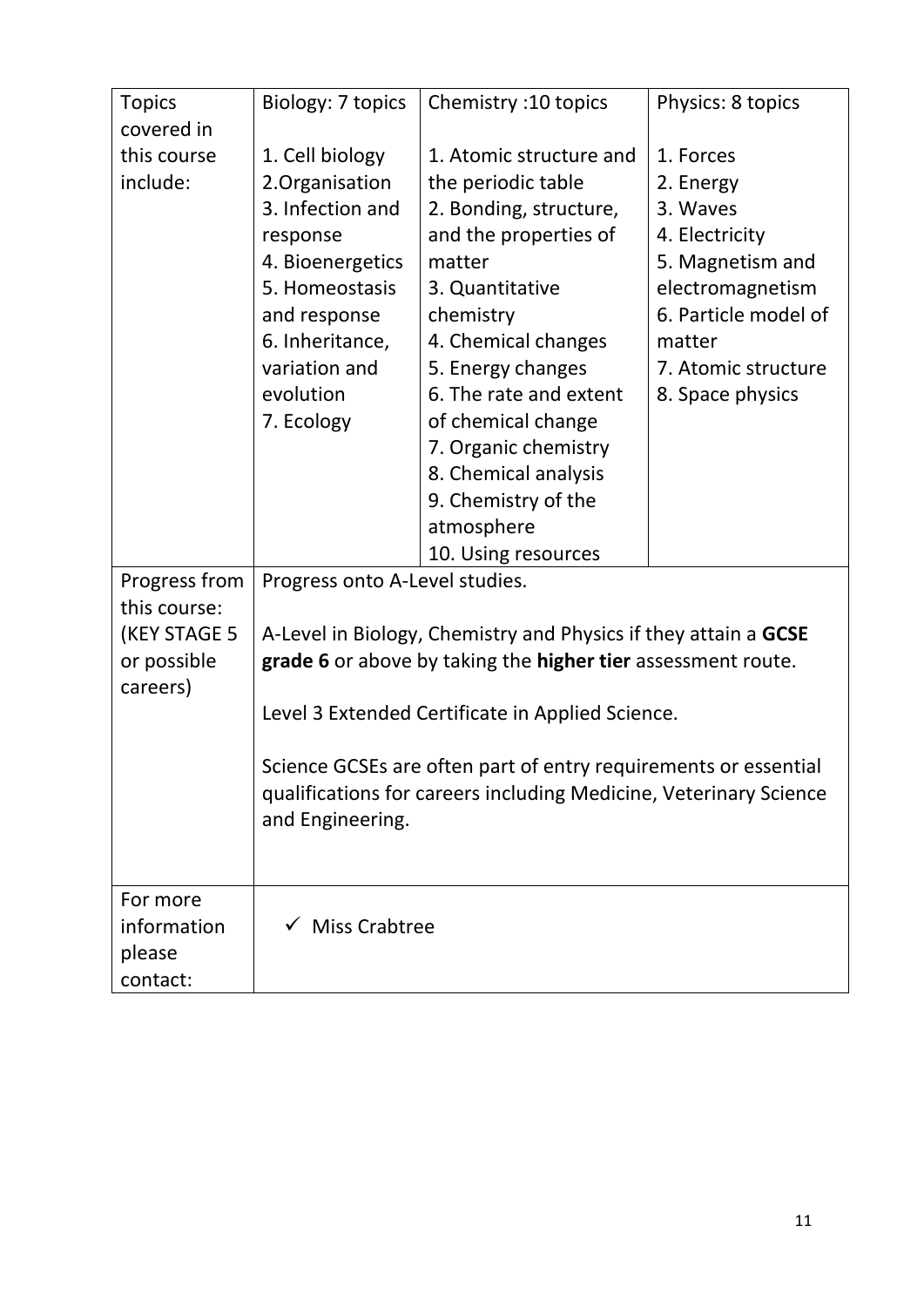|                          | <b>Subject GCSE Combined Science</b>                                                                                                                                                                                                                                                                                                                                                                     |  |  |
|--------------------------|----------------------------------------------------------------------------------------------------------------------------------------------------------------------------------------------------------------------------------------------------------------------------------------------------------------------------------------------------------------------------------------------------------|--|--|
|                          | (Biology, Chemistry and Physics)                                                                                                                                                                                                                                                                                                                                                                         |  |  |
| Exam<br>Board:           | AQA; Combined Science - Trilogy route                                                                                                                                                                                                                                                                                                                                                                    |  |  |
| Assessment<br>structure: | Students will study Science through the delivery of topics that are<br>separated into the traditional Science disciplines of Biology, Chemistry<br>and Physics.                                                                                                                                                                                                                                          |  |  |
|                          | The course will result in a qualification that carries the weight of two<br>GCSEs. Students will receive a pair of (equal or consecutive) grades in<br>the form of 9-9, 9-8, 8-8, 8-7, 7-7, 7-6 etc. in Combined Science.                                                                                                                                                                                |  |  |
|                          | They will be taught the content and skills over years 10 and 11.                                                                                                                                                                                                                                                                                                                                         |  |  |
|                          | The current Year 9 course has been structured to start teaching GCSE<br>content for all 3 disciplines, Biology, Chemistry and Physics,<br>thus enabling students to have a "taste" of each GCSE discipline.                                                                                                                                                                                              |  |  |
|                          | Due to the removal of the course work element, "How Science Works"<br>skills are embedded within teaching of content and through the<br>delivery, interpretation and evaluation of 21 core practical<br>investigations. The skills are teacher assessed at regular intervals and<br>knowledge and application of the core practical components will be<br>externally assessed in the final examinations. |  |  |
|                          | Each unit will be assessed separately at the end of the course in a total<br>of six written examinations (two biology, two chemistry and two<br>physics):                                                                                                                                                                                                                                                |  |  |
|                          | All papers are 1 hour 15 minutes in length and worth 70 marks. Each<br>has a 16.7% weighting of the combined GCSE.                                                                                                                                                                                                                                                                                       |  |  |
|                          |                                                                                                                                                                                                                                                                                                                                                                                                          |  |  |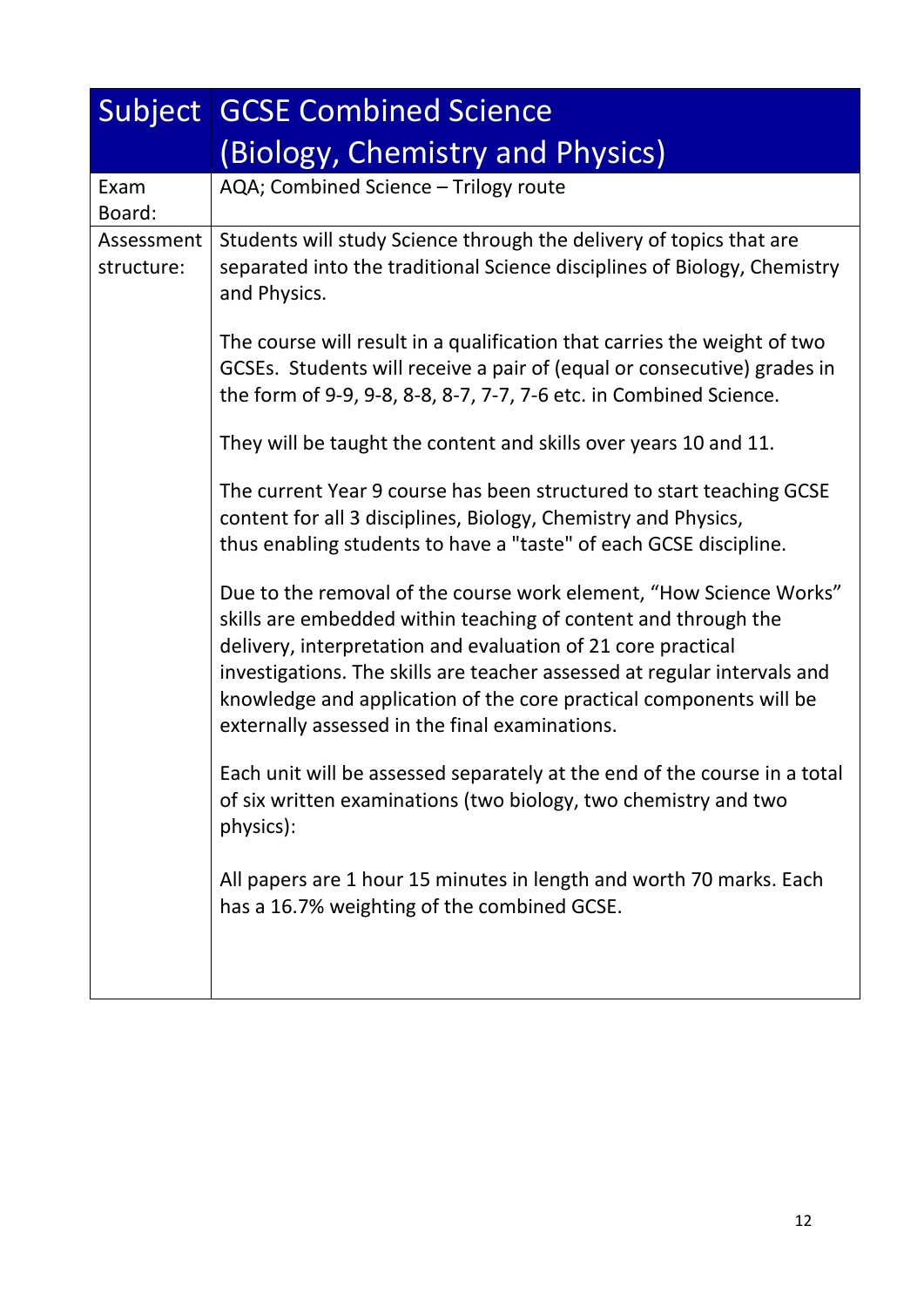| Units and            | Biology: 7 topics                                           | Chemistry: 10 topics                                                    | Physics: 7 topics    |
|----------------------|-------------------------------------------------------------|-------------------------------------------------------------------------|----------------------|
| topics               |                                                             |                                                                         |                      |
| covered              | 1. Cell biology                                             | 1. Atomic structure                                                     | 1. Forces            |
|                      | 2. Organisation                                             | and the periodic table                                                  | 2. Energy            |
|                      | 3. Infection and                                            | 2. Bonding, structure,                                                  | 3. Waves             |
|                      | response                                                    | and the properties of                                                   | 4. Electricity       |
|                      | 4. Bioenergetics                                            | matter                                                                  | 5. Magnetism and     |
|                      | 5. Homeostasis and                                          | 3. Quantitative                                                         | electromagnetism     |
|                      | response                                                    | chemistry                                                               | 6. Particle model of |
|                      | 6. Inheritance,                                             | 4. Chemical changes                                                     | matter               |
|                      | variation and                                               | 5. Energy changes                                                       | 7. Atomic structure  |
|                      | evolution                                                   | 6. The rate and extent                                                  |                      |
|                      | 7. Ecology                                                  | of chemical change                                                      |                      |
|                      |                                                             | 7. Organic chemistry                                                    |                      |
|                      |                                                             | 8. Chemical analysis                                                    |                      |
|                      |                                                             | 9. Chemistry of the                                                     |                      |
|                      |                                                             | atmosphere                                                              |                      |
|                      |                                                             | 10. Using resources                                                     |                      |
| Progress             | Progress onto A-Level studies.                              |                                                                         |                      |
| from this            |                                                             |                                                                         |                      |
| course:              |                                                             | A-Level in Biology, Chemistry and Physics if they attain a GCSE grade 6 |                      |
| <b>(KEY STAGE</b>    | or above by taking the <b>higher tier</b> assessment route. |                                                                         |                      |
| 5 or                 |                                                             |                                                                         |                      |
| possible<br>careers) | Level 3 Extended Certificate in Applied Science.            |                                                                         |                      |
|                      |                                                             | Science GCSEs are often part of entry requirements or essential         |                      |
|                      |                                                             | qualifications for careers including Medicine, Veterinary Science and   |                      |
|                      | Engineering.                                                |                                                                         |                      |
|                      |                                                             |                                                                         |                      |
| For more             |                                                             |                                                                         |                      |
| information          | $\checkmark$ Miss Crabtree                                  |                                                                         |                      |
| please               |                                                             |                                                                         |                      |
| contact:             |                                                             |                                                                         |                      |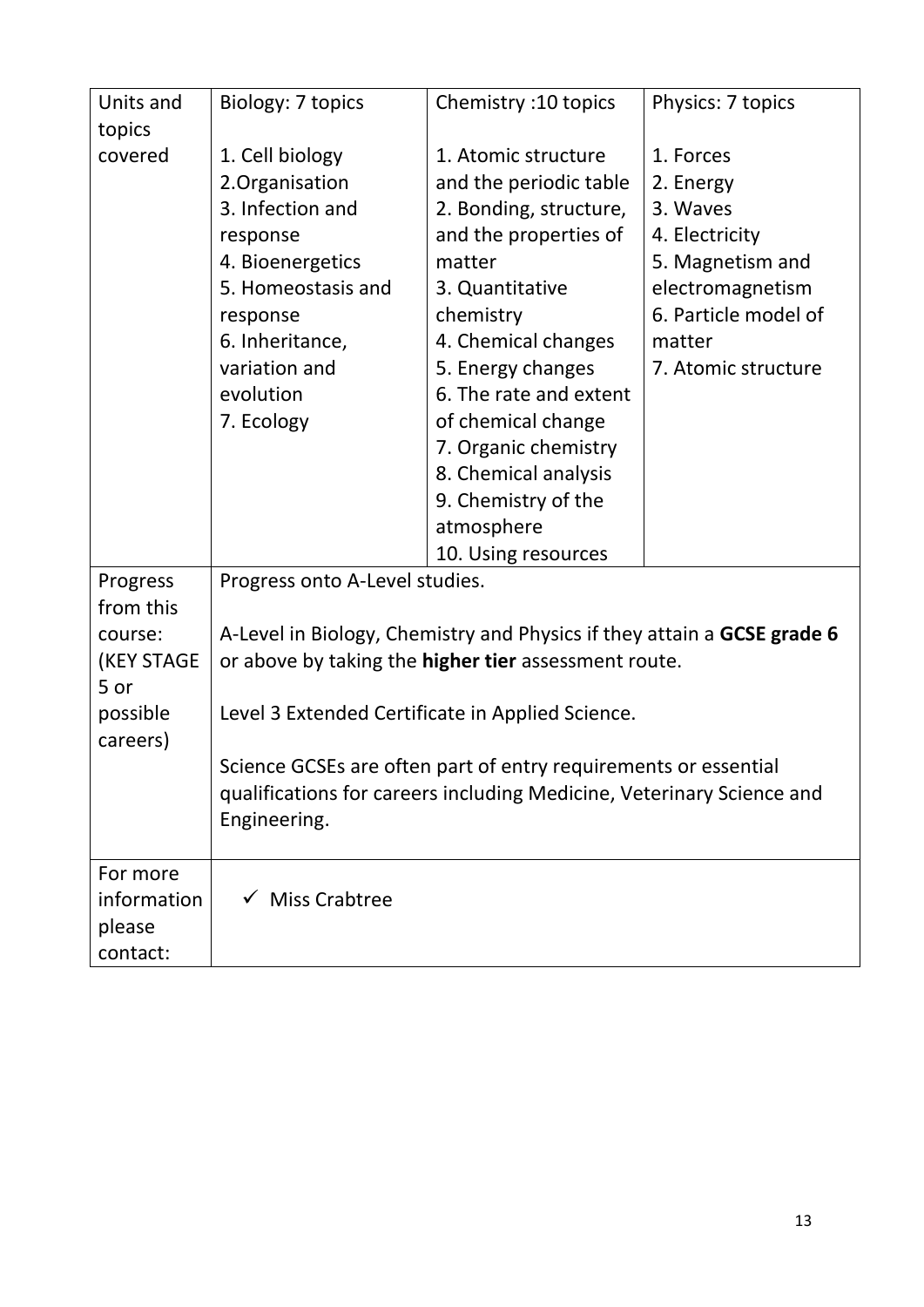| <b>Subject</b>    | <b>Core PE</b>                                                                                        |
|-------------------|-------------------------------------------------------------------------------------------------------|
| <b>Activities</b> | Students are asked to make a choice of one of the following pathways:                                 |
| included in Core  | Performance, Creative, Participation and Leadership. Within the chosen                                |
| PE:               | pathway, students select the activities to compete and participate in. We                             |
|                   | feel giving students a choice is essential, as this is an integral part of                            |
|                   | sustaining interest and a positive attitude towards being physically active.                          |
|                   | We hope this will represent the way they may approach physical activity                               |
|                   | outside of school and so encourage lifelong learning and participation.                               |
| Skills developed  | Within Core PE, students will continue to develop their physical skills and                           |
| in core PE:       | the ability to perform within a range of sports and activities alongside                              |
|                   | developing their overall understanding of what it is to be fit and healthy                            |
|                   | for life. We also place a strong emphasis on a range of skills which include                          |
|                   | the ability to demonstrate leadership, resilience, working within a team<br>and communication skills. |
| The benefits of   | The list is numerous, none more so than the ability to understand and                                 |
| Core PE:          | maintain a healthy lifestyle, which has a range of physical, social and                               |
|                   | mental benefits. Within a sporting environment and during physical                                    |
|                   | activity, students engage with a number of concepts and challenges that                               |
|                   | develop the whole person.                                                                             |
| Progress from     | Progress from Core PE develops into lifelong participation in physical                                |
| this course:      | activity. Overall, the aim is to develop a person who can understand why it                           |
|                   | is important to lead a healthy lifestyle and how they can achieve this.                               |

| Subject                        | <b>Core Modern Studies</b>                                                                                                                                                                                                                                                                                                                                               |  |
|--------------------------------|--------------------------------------------------------------------------------------------------------------------------------------------------------------------------------------------------------------------------------------------------------------------------------------------------------------------------------------------------------------------------|--|
| <b>Activities</b><br>included: | Students cover all the key aspects of their statutory entitlement in these<br>subjects including:<br>$\checkmark$ Sex and relationships<br>Online safety<br>✓<br>Drug and alcohol awareness<br>✓<br>$\checkmark$ Careers advice and post-16 planning<br>Religious views on controversial topics<br>Migration, identity & religious beliefs<br><b>Core British Values</b> |  |
| <b>Skills</b>                  | PSHE, RE and Citizenship enable students to acquire the necessary skills                                                                                                                                                                                                                                                                                                 |  |
| developed:                     | and knowledge to become informed, active citizens.                                                                                                                                                                                                                                                                                                                       |  |
| The benefits of                | These subjects enable students to discuss issues within society and                                                                                                                                                                                                                                                                                                      |  |
| this course:                   | develop analytical skills.                                                                                                                                                                                                                                                                                                                                               |  |
| Progress from                  | These courses are particularly appropriate to studying Government &                                                                                                                                                                                                                                                                                                      |  |
| this course:                   | Politics and / or Philosophy & Ethics.                                                                                                                                                                                                                                                                                                                                   |  |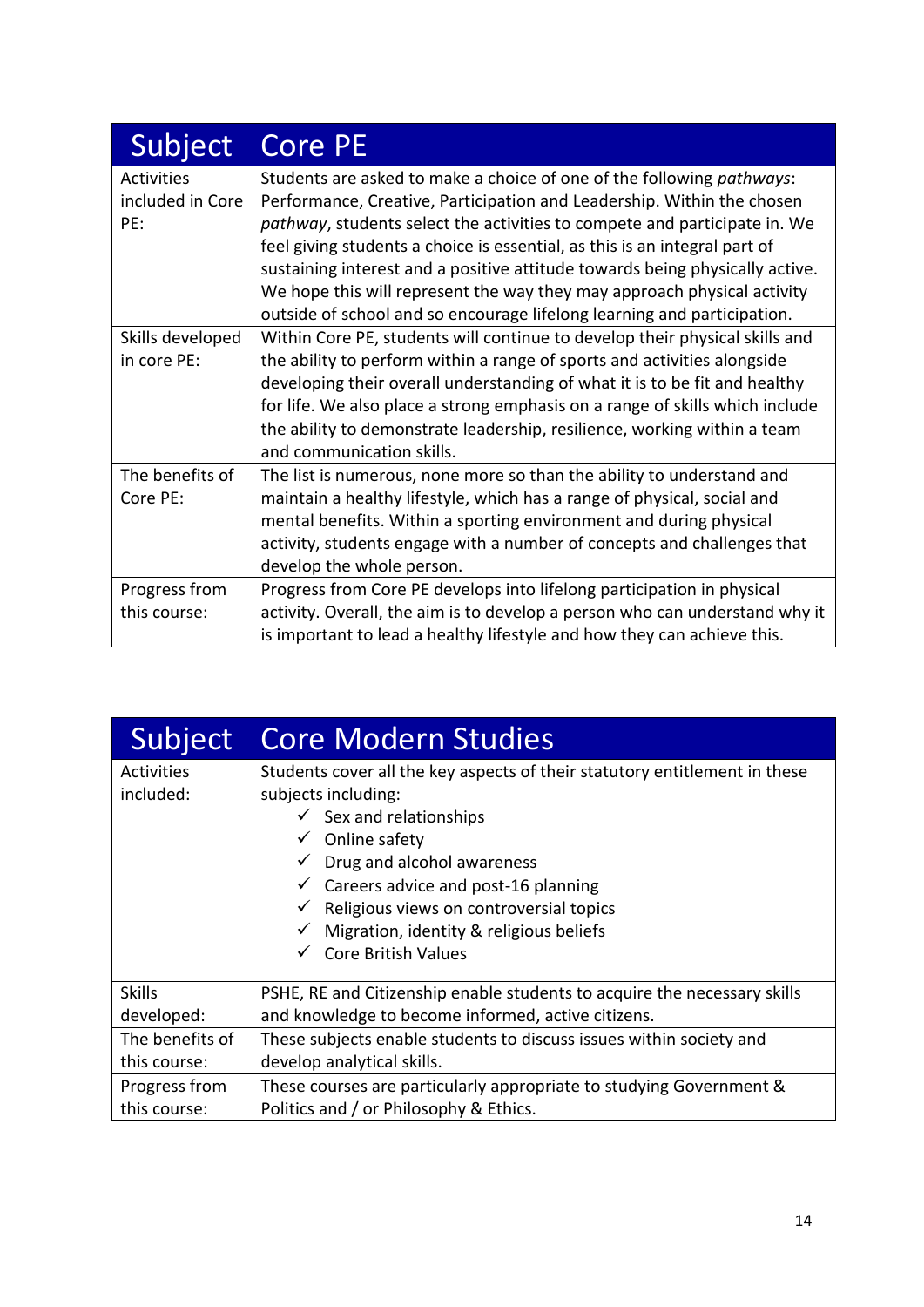| Subject                                                               | <b>GCSE Art</b>                                                                                                                                                                                                                                                                                                                                                                                                                                                                                                                |
|-----------------------------------------------------------------------|--------------------------------------------------------------------------------------------------------------------------------------------------------------------------------------------------------------------------------------------------------------------------------------------------------------------------------------------------------------------------------------------------------------------------------------------------------------------------------------------------------------------------------|
| Exam Board:                                                           | <b>AQA</b>                                                                                                                                                                                                                                                                                                                                                                                                                                                                                                                     |
| Assessment<br>structure:                                              | The AQA GCSE Art & Design (Fine Art) carries a 60%<br>weighting for controlled assessment over two years.<br>Students will carry out two broad units of work during<br>this time. This is then followed by a 10-hour practical<br>exam/controlled test after a given preparation time.<br>This makes up 40% of the final GCSE grade.                                                                                                                                                                                           |
| Topics covered in<br>this course include:                             | Students carry out a range of practical projects in two<br>and three dimensions, learn about the creative process<br>and understand how to make decisions about the<br>development and direction of their work. They will also<br>need to be able to demonstrate an awareness and<br>understanding of the work of other artists and<br>craftspeople. This can be done in writing and<br>annotating their own personal response to others'<br>work and their own work also by a personal response<br>through their own artwork. |
| This course is ideal<br>for:                                          | This course will appeal to students who enjoy Art, or<br>who would like to consider a creative or design-<br>orientated career.                                                                                                                                                                                                                                                                                                                                                                                                |
| Progress from this<br>course:<br>(KEY STAGE 5 or<br>possible careers) | Students who are considering further study at A-Level<br>in Art and Design or are thinking of a career in any of<br>the design areas below will need to take the GCSE Art<br>& Design course as they will be required to submit a<br>portfolio of work at interview.<br>There are numerous career opportunities in Art related<br>fields such as architecture, product designer, window                                                                                                                                        |
|                                                                       | dresser, teacher, film or theatre set designer, web<br>designer, game design, animation, graphics, textile<br>design, fashion or costume design.                                                                                                                                                                                                                                                                                                                                                                               |
| For more<br>information please<br>contact:                            | $\checkmark$ Ms Friend                                                                                                                                                                                                                                                                                                                                                                                                                                                                                                         |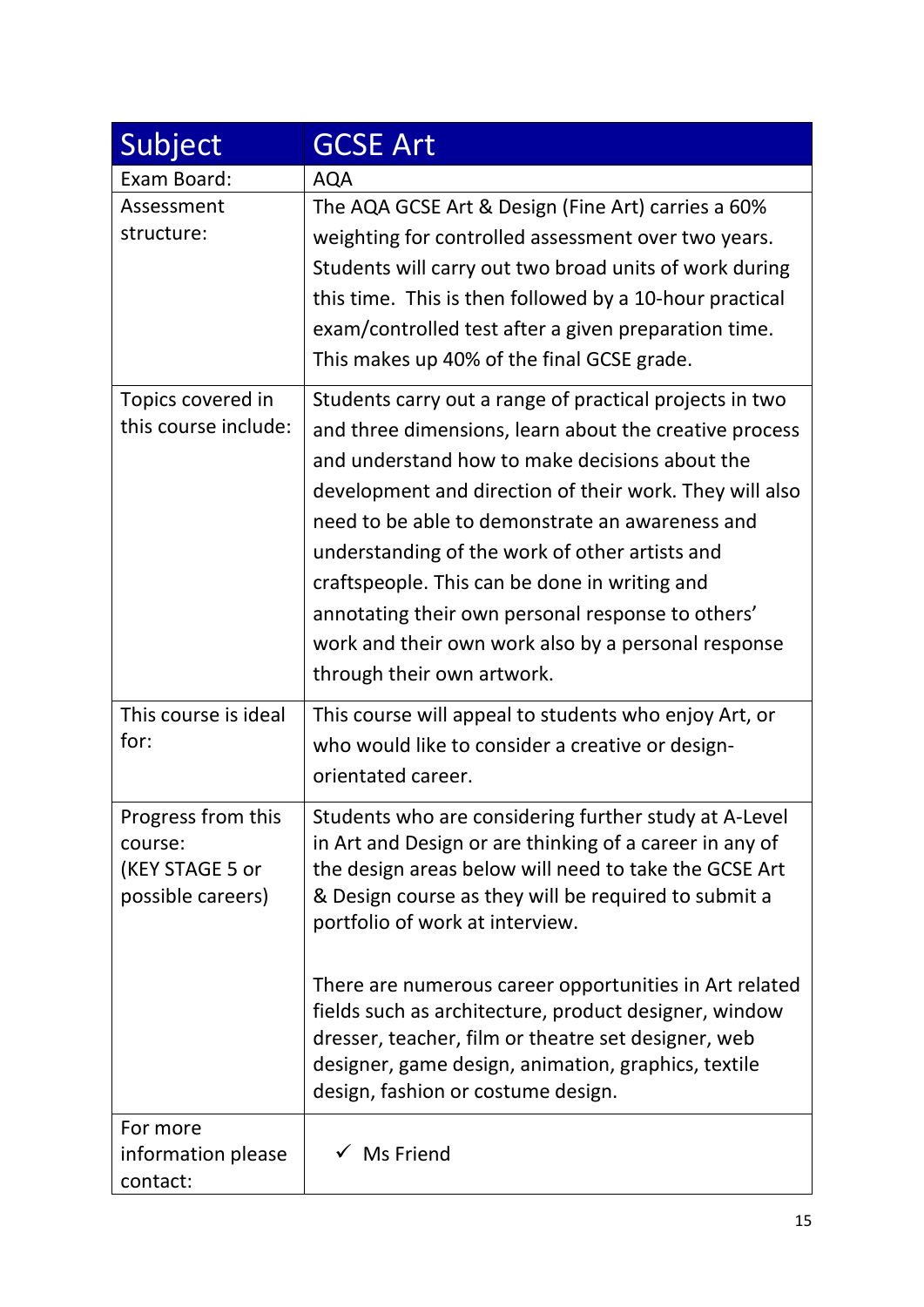| Subject                                                               | <b>GCSE Business Studies</b>                                                                                                                                                                                                                                                                                                                                                                                                                                                                                                                                                                                                                     |
|-----------------------------------------------------------------------|--------------------------------------------------------------------------------------------------------------------------------------------------------------------------------------------------------------------------------------------------------------------------------------------------------------------------------------------------------------------------------------------------------------------------------------------------------------------------------------------------------------------------------------------------------------------------------------------------------------------------------------------------|
| Exam Board:                                                           | Edexcel                                                                                                                                                                                                                                                                                                                                                                                                                                                                                                                                                                                                                                          |
| Assessment<br>structure:                                              | 100% Exam (this is split in to two exams that are taken<br>in summer of year 11. They are worth 50% each)                                                                                                                                                                                                                                                                                                                                                                                                                                                                                                                                        |
| Topics covered in<br>this course include:                             | Business is taught in two units:<br>Investigating small businesses, which includes sections<br>on:<br>$\checkmark$ Enterprise and entrepreneurship<br>$\checkmark$ Spotting a business opportunity<br>$\checkmark$ Putting a business idea into practice<br>$\checkmark$ Making the business effective<br>$\checkmark$ Understanding external influences on business<br>Building a business, which includes sections on:<br>$\checkmark$ Growing the business<br>$\checkmark$ Making marketing decisions<br>$\checkmark$ Making operational decisions<br>$\checkmark$ Making financial decisions<br>$\checkmark$ Making human resource decisions |
| This course is ideal<br>for:                                          | Students interested in the world of business and<br>understanding the key aspects of business. It is suitable<br>for people confident sitting exams, so a requirement in<br>excellent written communication is essential.                                                                                                                                                                                                                                                                                                                                                                                                                        |
| Progress from this<br>course:<br>(KEY STAGE 5 or<br>possible careers) | Overall, the course offers a varied and interesting<br>introduction to the subject of Business. Whilst the<br>content will be new to all students (and therefore quite<br>demanding) it will be of use to students later in life and<br>help them understand business in practical terms.<br>The course introduces Business, Economics and<br>Enterprise and will therefore be of use to students who<br>wish to study these subjects at A-Level. The course<br>gives a broad introduction to many important and<br>useful areas of Business in today's competitive world.                                                                       |
| For more<br>information please<br>contact:                            | $\checkmark$ Mr Farnie                                                                                                                                                                                                                                                                                                                                                                                                                                                                                                                                                                                                                           |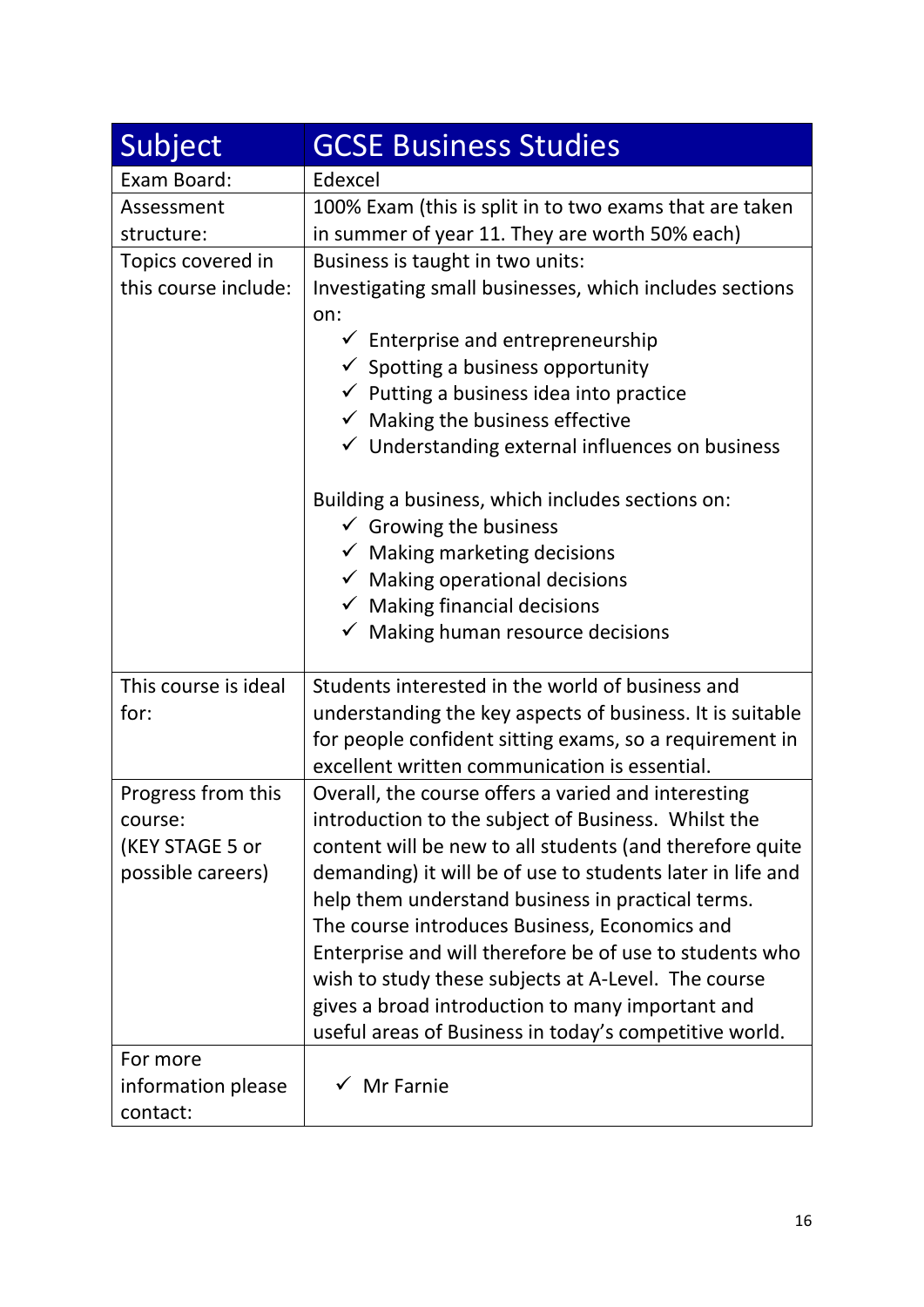| Subject                                   | <b>GCSE Computer Science</b>                                                                                                                                                                                                                                                                                                                                                                                                                                                                                                                                                                                                                                                                                      |
|-------------------------------------------|-------------------------------------------------------------------------------------------------------------------------------------------------------------------------------------------------------------------------------------------------------------------------------------------------------------------------------------------------------------------------------------------------------------------------------------------------------------------------------------------------------------------------------------------------------------------------------------------------------------------------------------------------------------------------------------------------------------------|
| Exam Board:                               | <b>OCR</b>                                                                                                                                                                                                                                                                                                                                                                                                                                                                                                                                                                                                                                                                                                        |
| Assessment<br>structure:                  | There are two written exams which are taken in Year<br>11 and make up 100% of your final grade (50% per<br>exam)                                                                                                                                                                                                                                                                                                                                                                                                                                                                                                                                                                                                  |
| Topics covered in<br>this course include: | Students will study the following:<br>$\checkmark$ Computer systems and programming<br>(written exam paper)<br>This component will assess:<br>1.1Systems architecture<br>1.2Memory & storage<br>1.3 Computer networks, connections & protocols<br>1.4Network security<br>1.5Systems software<br>1.6Ethical, legal, cultural & environmental<br>impacts of digital technology.<br>$\checkmark$ Computational Thinking, Algorithms and<br>Programming<br>(written exam paper)<br>2.1Algorithms<br>2.2Programming fundamentals<br>2.3Producing robust programs<br>2.4Boolean logic<br>2.5Programming languages & Integrated<br>Development Environments.<br>$\checkmark$ Programming project (controlled assessment) |
| This course is ideal<br>for:              | Students who are logical and enjoy problem solving.<br>Computer Science is also aimed at students who want<br>to learn more about coding to produce programmes, to<br>meet a range of briefs.                                                                                                                                                                                                                                                                                                                                                                                                                                                                                                                     |
| Progress from this<br>course:             | A-Level in Computer Science through to a degree and<br>career in a whole host of computing Specialisms,                                                                                                                                                                                                                                                                                                                                                                                                                                                                                                                                                                                                           |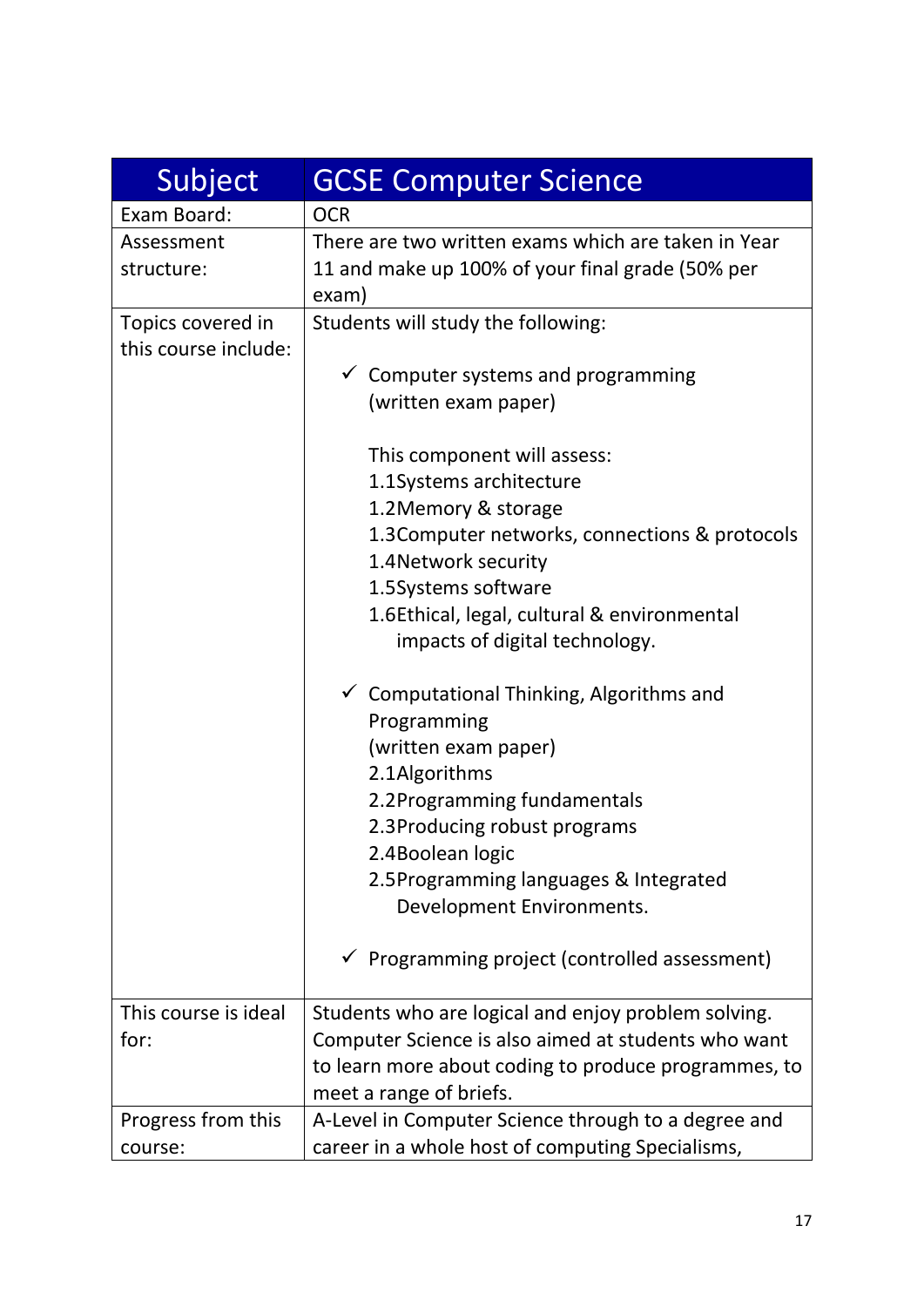| (KEY STAGE 5 or                         | including programming, project management and    |
|-----------------------------------------|--------------------------------------------------|
| possible careers)                       | network management.                              |
| For more information<br>please contact: | $\checkmark$ Mr Bateman<br>$\checkmark$ Mr Young |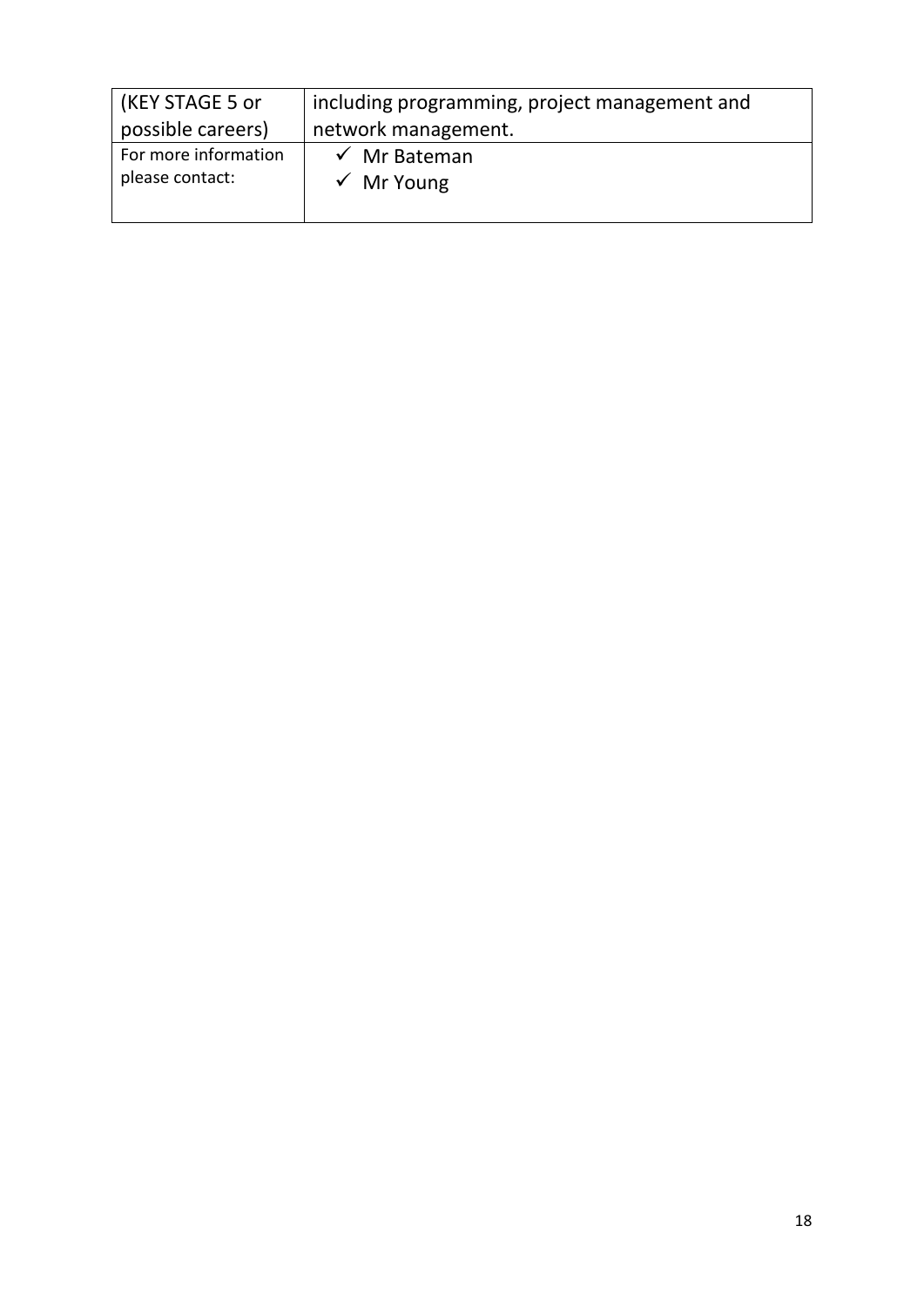| Subject                                             | Level 1 Level 2 Cambridge National                                                                                                                                                                                                                                                                                                                                                                                                                                                                                                                                                                                         |
|-----------------------------------------------------|----------------------------------------------------------------------------------------------------------------------------------------------------------------------------------------------------------------------------------------------------------------------------------------------------------------------------------------------------------------------------------------------------------------------------------------------------------------------------------------------------------------------------------------------------------------------------------------------------------------------------|
|                                                     | <b>Award/Certificate in Engineering Design</b>                                                                                                                                                                                                                                                                                                                                                                                                                                                                                                                                                                             |
| Exam Board:                                         | <b>OCR</b>                                                                                                                                                                                                                                                                                                                                                                                                                                                                                                                                                                                                                 |
| Assessment<br>structure:                            | Students will complete the GCSE over the course of the two<br>years. They will be continuing with the work they have<br>studied in Year 9 during their Engineering lessons.                                                                                                                                                                                                                                                                                                                                                                                                                                                |
|                                                     | The Engineering Design Award/Certificate includes:<br>$\checkmark$ Design briefs, design specifications and user requirements -<br>Written paper OCR set and marked 1 hour 15 min - 80<br>marks.<br>$\checkmark$ Communicating designs - Centre-assessed task, OCR<br>moderated. 60 marks<br>$\checkmark$ Design Evaluation and Modelling-Centre-assessed task,<br>OCR moderated. 60 marks                                                                                                                                                                                                                                 |
|                                                     |                                                                                                                                                                                                                                                                                                                                                                                                                                                                                                                                                                                                                            |
| <b>Topics covered</b><br>in this course<br>include: | Engineering design is a process used to develop and enhance<br>new products and systems as a response to market<br>opportunities. This qualification is an opportunity for you to<br>develop a design specification and study the processes<br>involved in designing new engineered products. You will use<br>practical skills such as drawing, computer modelling and<br>model making to communicate design ideas. The qualification<br>will also encourage you to consult with a client and, with its<br>practical focus, will engage you in producing, testing and<br>evaluating a prototype in the form of a model.    |
| This course is<br>ideal for:                        | $\checkmark$ Students who like to design a variety of products using<br>their imagination.<br>$\checkmark$ Students who like to think outside the box and explore<br>their creative side.<br>$\checkmark$ Students who like to work with different materials to<br>construct a chosen design they might have come up<br>with.<br>$\checkmark$ Students who like to learn about how different<br>techniques can be applied to materials to enhance their<br>looks/performance.<br>$\checkmark$ Students who like to work with a range of tools and<br>machinery to construct various prototypes that they<br>have designed. |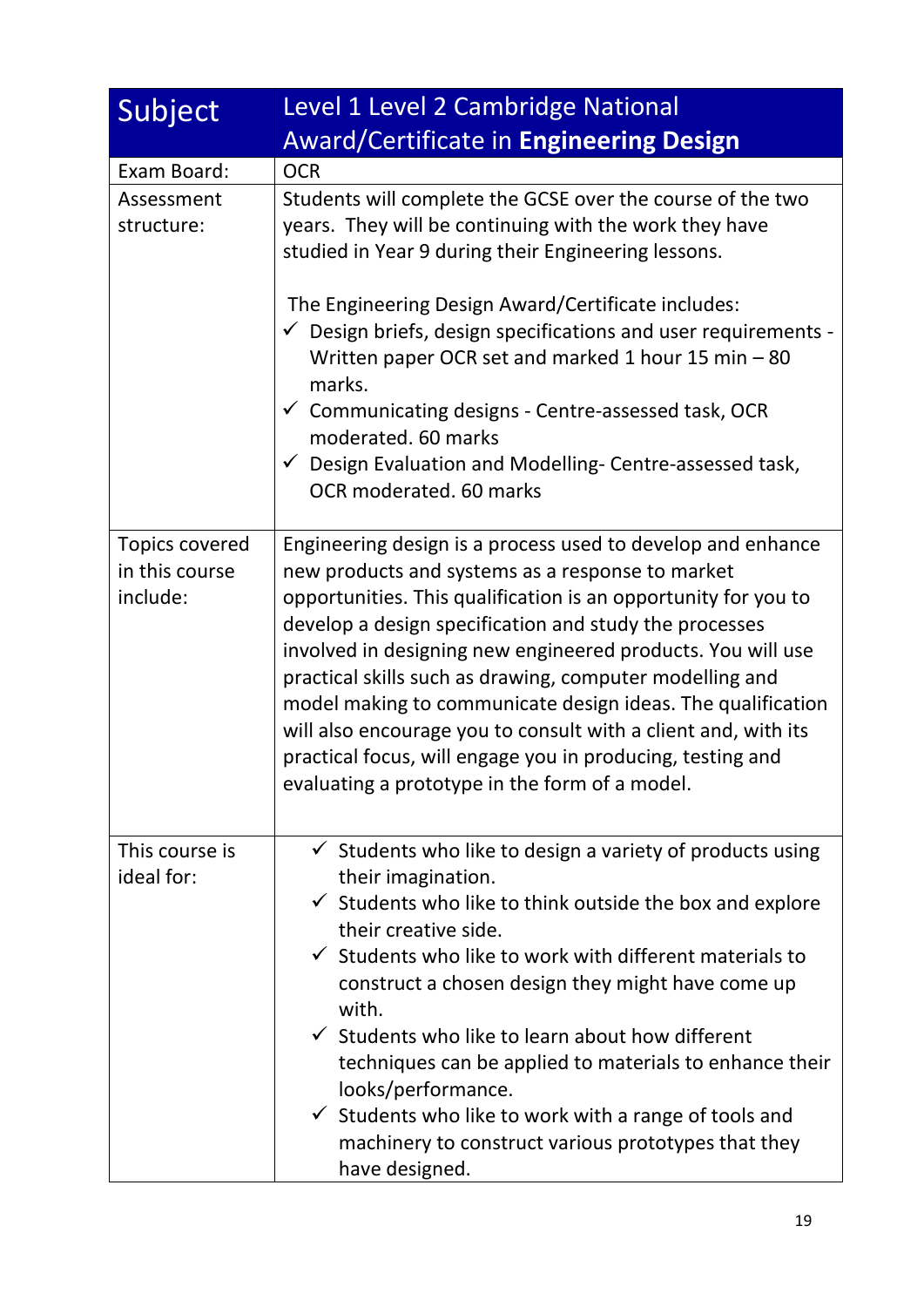|                 | $\checkmark$ Students who are able to work with a client to assist |
|-----------------|--------------------------------------------------------------------|
|                 | them in the development/testing of their product.                  |
| Progress from   | A-Level in Product Design or other Technology subjects,            |
| this course:    | Architecture, Life sciences, college courses practical careers,    |
| (KEY STAGE 5 or | and trades.                                                        |
| possible        | <b>Future Prospects:</b>                                           |
| careers)        | $\checkmark$ industrial design                                     |
|                 | $\checkmark$ interior design                                       |
|                 | $\checkmark$ graphics design                                       |
|                 | $\checkmark$ computer game design                                  |
|                 | $\checkmark$ automotive design                                     |
|                 | $\checkmark$ architecture, product design                          |
|                 | $\checkmark$ theatre design                                        |
|                 | $\checkmark$ textile design                                        |
|                 | $\checkmark$ engineering                                           |
| For more        |                                                                    |
| information     | <b>Mr Simkins</b>                                                  |
| please contact: |                                                                    |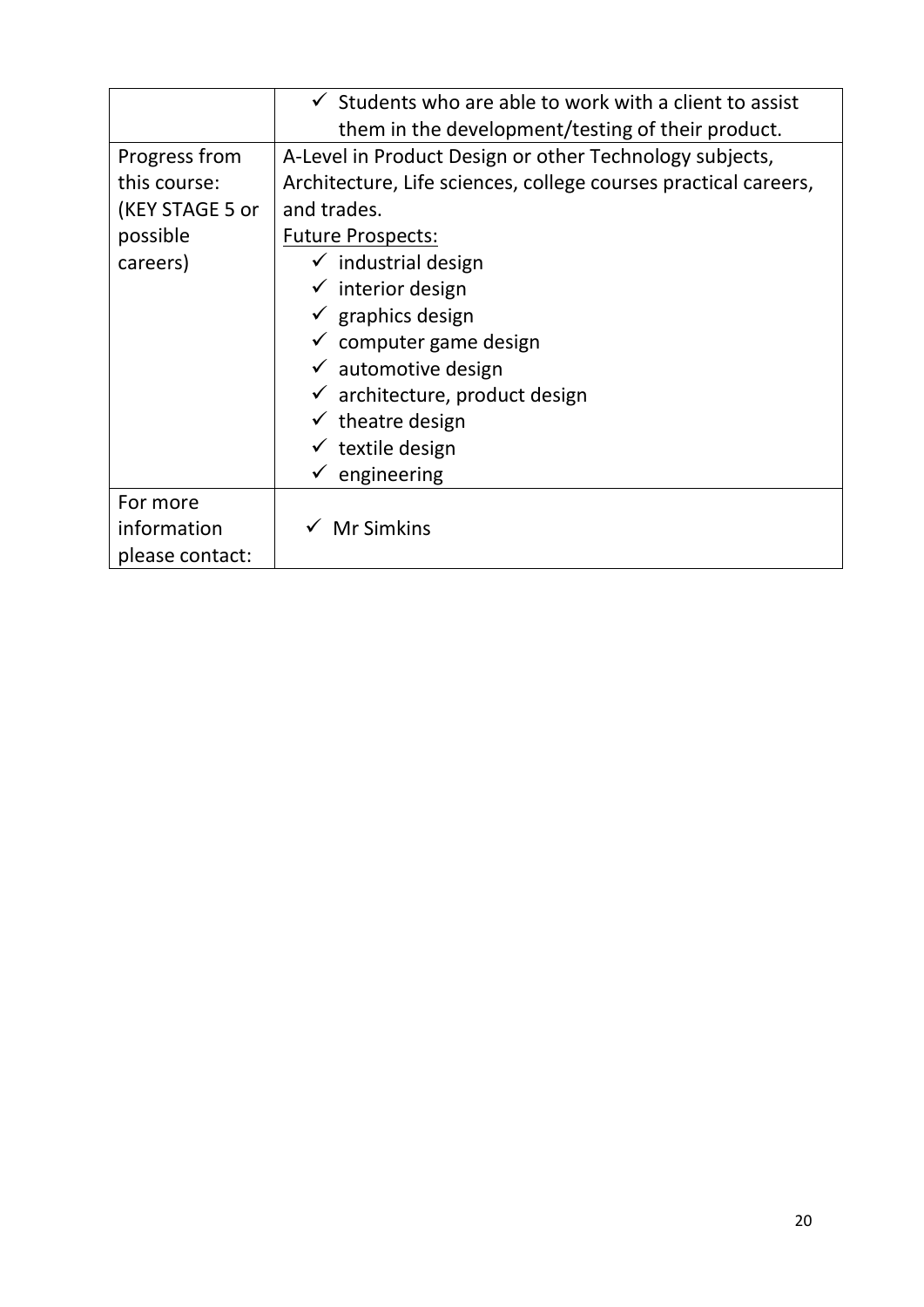| Subject                                                               | <b>GCSE Food Preparation &amp; Nutrition</b>                                                                                                                                                                                                                                                                                                                                                                                                                                                                                                                                                                                                                                                                                                                                                                                                        |
|-----------------------------------------------------------------------|-----------------------------------------------------------------------------------------------------------------------------------------------------------------------------------------------------------------------------------------------------------------------------------------------------------------------------------------------------------------------------------------------------------------------------------------------------------------------------------------------------------------------------------------------------------------------------------------------------------------------------------------------------------------------------------------------------------------------------------------------------------------------------------------------------------------------------------------------------|
| Exam Board                                                            | Eduquas                                                                                                                                                                                                                                                                                                                                                                                                                                                                                                                                                                                                                                                                                                                                                                                                                                             |
| Assessment structure:                                                 | Written examination: 1 hour 45 minutes. 50% of the final mark<br>Internal Assessment: 50% of the final mark<br>Assessment 1. Food Investigation Assessment-15% (8 hours)<br>Assessment 2. Food Preparation Task-35% Investigate, prepare,<br>cook, serve, and evaluate a menu of 3 dishes for a set theme<br>(12hrs)                                                                                                                                                                                                                                                                                                                                                                                                                                                                                                                                |
| Topics covered in this<br>course include:                             | Component 1: Principles of Food Preparation and Nutrition.<br>(Written exam)<br>$\checkmark$ Food commodities<br>Nutrition, diet, and good health<br>The science of food<br>Where food comes from<br>$\checkmark$<br>Cooking and food preparation<br>$\checkmark$<br>Component 2: Food Preparation and Nutrition in Action.<br>This is assessed through 2 exam board set assessments<br>Assessment 1: (15%) An example of a task might be to practically<br>investigate the effects of using different ingredients in shortcrust<br>pastry and to produce a report to evidence your findings.<br>Assessment 2: (35%) An example of this task might be to research,<br>prepare and cook three dishes to promote the cuisine of a specific<br>country or region that could be served on a themed menu for a local<br>restaurant's International Week. |
| This course is ideal for:                                             | Students learn through practical experimentation and skills<br>✓<br>development<br>Practically increasing knowledge, skills and confidence in<br>✓<br>working with a wide range of foods and preparation and<br>cooking methods. Developing high level practical making skills.<br>Developing an understanding of food and health so that pupils<br>$\checkmark$<br>can look after their own needs and those of others (life-skill)<br>Developing an understanding of factors that influence the<br>foods that we eat e.g. environmental, ethical, economic, social<br>Exploring and understanding a range of ingredients and<br>$\checkmark$<br>processes from different culinary traditions<br>$\checkmark$<br>Being creative with food and enjoying working with and<br>developing new recipes                                                   |
| Progress from this<br>course:<br>(KEY STAGE 5 or<br>possible careers) | A-Level courses in Food Science and Nutrition<br>Level 2 and 3 courses in Catering and Hospitality<br>Food-related courses at A-Level<br><b>Prospects</b><br>Food scientist, product development, hospitality and catering,<br>dietician, sports nutrition, teaching, lecturing, health promotion                                                                                                                                                                                                                                                                                                                                                                                                                                                                                                                                                   |
| For more information<br>please contact:                               | Mrs Brewer                                                                                                                                                                                                                                                                                                                                                                                                                                                                                                                                                                                                                                                                                                                                                                                                                                          |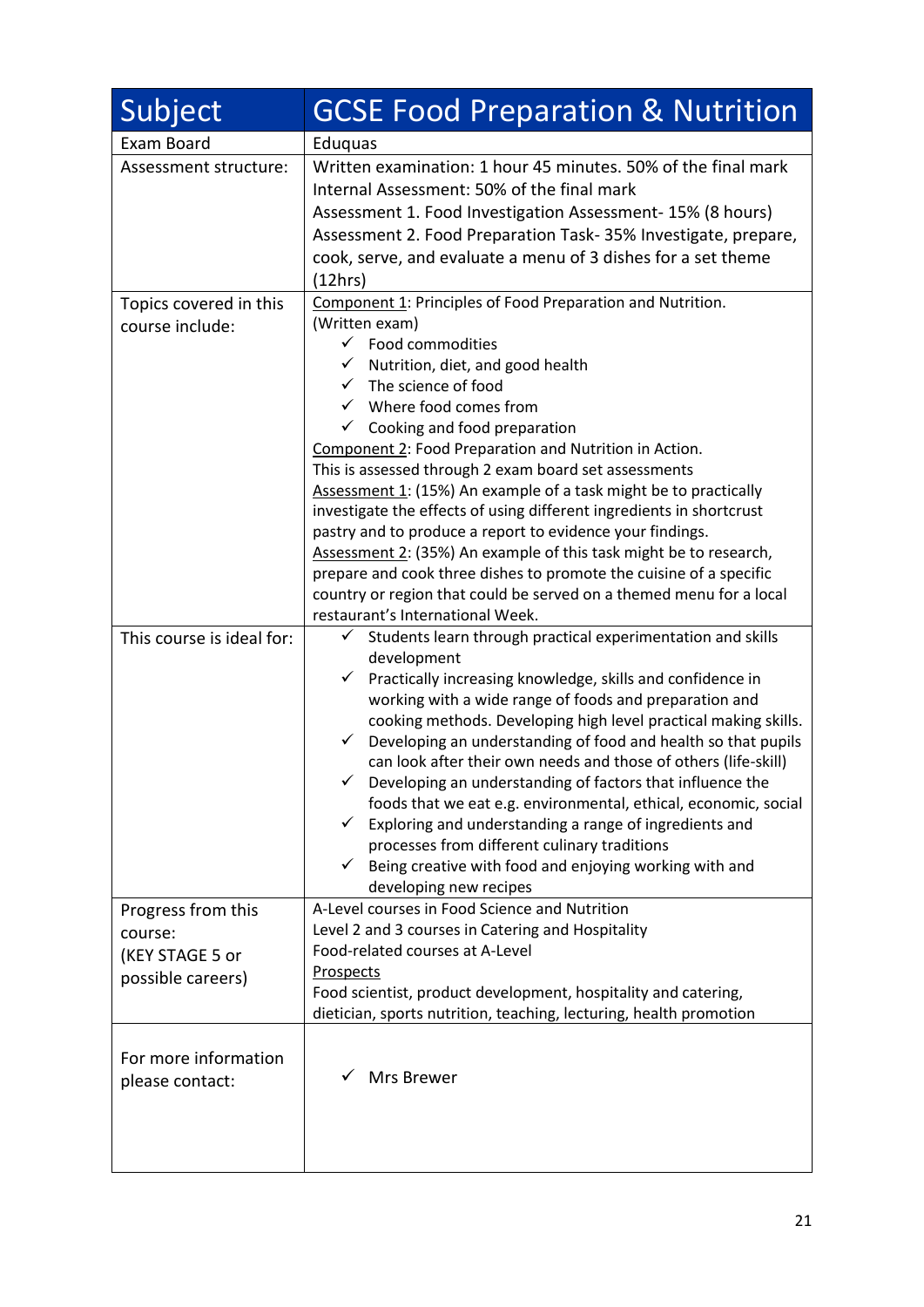| Subject                                                               | <b>GCSE Geography</b>                                                                                                                                                                                                                                                                                                                                                                                                                                                                                         |
|-----------------------------------------------------------------------|---------------------------------------------------------------------------------------------------------------------------------------------------------------------------------------------------------------------------------------------------------------------------------------------------------------------------------------------------------------------------------------------------------------------------------------------------------------------------------------------------------------|
| Exam Board:                                                           | <b>AQA</b>                                                                                                                                                                                                                                                                                                                                                                                                                                                                                                    |
| Assessment<br>structure:                                              | Living with the physical environment $-1$ hour 30-<br>minute exam worth 35% of overall grade                                                                                                                                                                                                                                                                                                                                                                                                                  |
|                                                                       | Challenges in the human environment $-1$ hour 30-<br>minute exam worth 35% of overall grade                                                                                                                                                                                                                                                                                                                                                                                                                   |
|                                                                       | Geographical applications-1-hour exam worth 30% of<br>overall grade                                                                                                                                                                                                                                                                                                                                                                                                                                           |
| Topics covered in<br>this course include:                             | $\checkmark$ Natural Hazards<br>$\checkmark$ Climate Change<br>$\checkmark$ Rivers<br>$\checkmark$ Coasts<br>$\checkmark$ Glaciation<br>$\checkmark$ Ecosystems<br>$\checkmark$ Urbanisation<br>$\checkmark$ Economics<br>$\checkmark$ Development<br>$\checkmark$ Food security<br>$\checkmark$ Water security<br>$\checkmark$ Energy security<br>Fieldwork<br>$\checkmark$                                                                                                                                  |
| This course is ideal<br>for:                                          | Students who have an interest in the natural world and<br>our place in it.                                                                                                                                                                                                                                                                                                                                                                                                                                    |
| Progress from this<br>course:<br>(KEY STAGE 5 or<br>possible careers) | Due to Geography's wide range of topics and close<br>links with other academic disciplines, this GCSE is a<br>great complement to a number of A-Level courses, not<br>just A-Level Geography. As well as there being many<br>careers where Geography is essential (environmental<br>management, town planning etc.), there are countless<br>professions where it would be useful (e.g. teaching,<br>finance, tourism etc.). As such, GCSE Geography is very<br>highly regarded by all colleges and employers. |
| For more<br>information please<br>contact:                            | Mr Baxter                                                                                                                                                                                                                                                                                                                                                                                                                                                                                                     |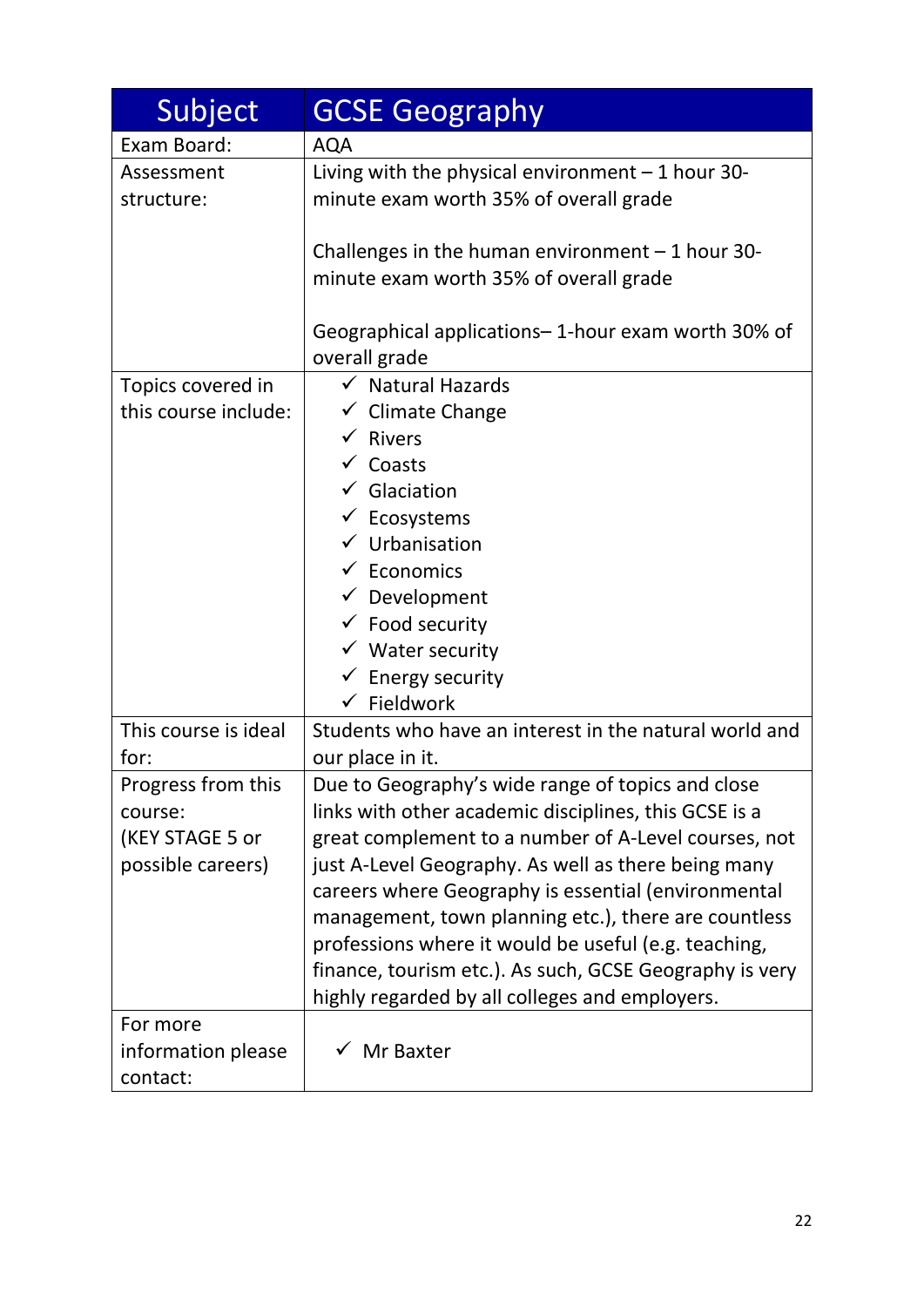| Subject              | Level 1 and 2 Cambridge National                          |
|----------------------|-----------------------------------------------------------|
|                      | <b>Certificate in Health and Social Care</b>              |
| Exam Board:          | <b>OCR</b>                                                |
| Assessment           | There are three units. Two units are coursework based     |
| structure:           | and cover the topics of Health Promotion Campaigns and    |
|                      | Supporting individuals through life stages.               |
|                      | There is a written exam which is one hour long on         |
|                      | Principles of Care in Health & Social Care settings.      |
|                      | You can retake the exam and improve your coursework.      |
|                      | The highest score will be the one that counts!            |
| Topics covered in    | Communication Skills - These cover verbal, written and    |
| this course include: | electronic. You will also participate in an assessed      |
|                      | presentation as part of your Health Promotion             |
|                      | Campaign. The modules covered are:                        |
|                      | Principles of care in health and social care settings     |
|                      | Supporting individuals through life events                |
|                      | Health promotion campaigns                                |
|                      | Across the units you will be assessed on your ability to: |
|                      | Recall knowledge and show understanding                   |
|                      | Apply knowledge and understanding                         |
|                      | Analyse and evaluate knowledge, understanding             |
|                      | and performance                                           |
|                      | Demonstrate and apply skills and processes                |
|                      | relevant to the subject area                              |
| This course is ideal | Students who have a desire to provide care for            |
| for:                 | vulnerable people in society and want to understand key   |
|                      | principles that underpin why and how this should be       |
|                      | done.                                                     |
| Progress from this   | Level 3 Health/Social Care related                        |
| course:              | courses/Sociology/Psychology/A-Level Science/Biology.     |
| (KEY STAGE 5 or      | NVQ and Apprenticeship route                              |
| possible careers)    |                                                           |
|                      | Careers: Paramedic, nurse/midwife, mental health          |
|                      | worker, childcare worker, occupational therapist,         |
|                      | counsellor, radiographer plus many, many more.            |
| For more             | Mrs Watson                                                |
| information please   | <b>Mrs Ferris</b>                                         |
| contact:             |                                                           |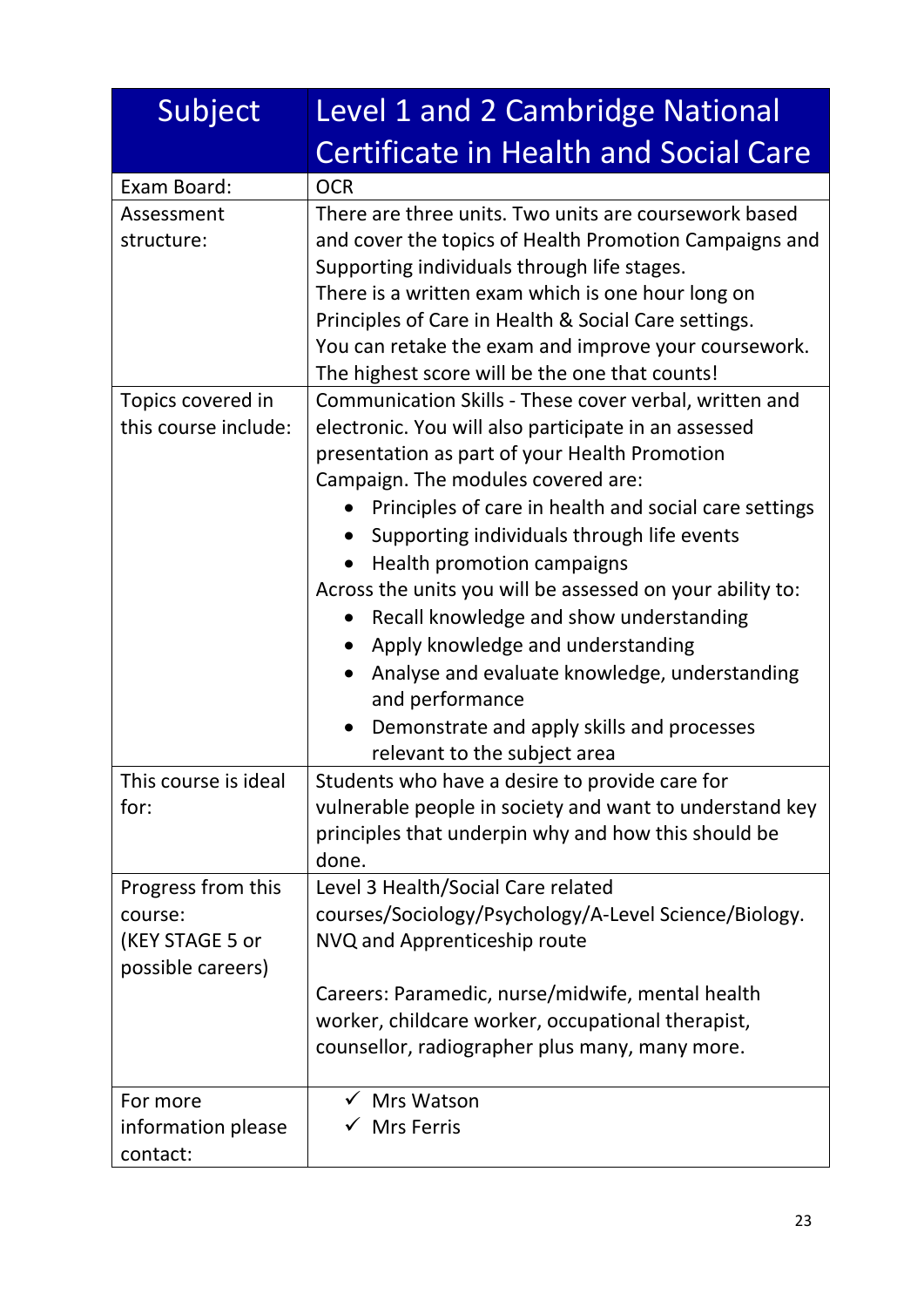| Subject              | <b>GCSE History</b>                                                                                                            |
|----------------------|--------------------------------------------------------------------------------------------------------------------------------|
| Exam Board:          | Edexcel                                                                                                                        |
| Assessment           | Three exams at the end of Y11                                                                                                  |
| structure:           | Exam 1 Thematic Study and historic environment 30%                                                                             |
|                      | Exam 2 British Depth Study and Period Study 40%                                                                                |
|                      | Exam 3 Modern Depth Study 30%                                                                                                  |
| Topics covered in    | Thematic study: Medicine in Britain 1250-present and the                                                                       |
| this course include: | British sector of the Western Front, 1914-18: injuries,                                                                        |
|                      | treatment and the trenches.                                                                                                    |
|                      | This will look at medical developments in Britain and how                                                                      |
|                      | these have changed over time. There will be a focus on how                                                                     |
|                      | people responded to diseases like the Black Death, Cholera                                                                     |
|                      | and lung cancer. It will also focus on the medical                                                                             |
|                      | developments that took place during the First World War.                                                                       |
|                      | British Depth Study: Anglo-Saxon and Norman England<br>1060-88                                                                 |
|                      | This topic will examine how William became King of England                                                                     |
|                      | in 1066 and how he tried to control England in the years                                                                       |
|                      | after the Battle of Hastings. This will include the                                                                            |
|                      | development of castles, the feudal system and how he dealt                                                                     |
|                      | with rebellions.                                                                                                               |
|                      | Period Study: The American West, c1835-c1895                                                                                   |
|                      | This topic will focus on the expansion of America into the                                                                     |
|                      | west and how settlement of the Plains caused conflict.                                                                         |
|                      | World Depth Study: Weimar and Nazi Germany, 1918-39                                                                            |
|                      | This topic will examine how the Nazis controlled life in                                                                       |
|                      | Germany and what it was like for different groups of people                                                                    |
|                      | to live under Nazi rule, including young people, women and                                                                     |
|                      | the persecution of the Jews.                                                                                                   |
| This course is ideal | Students who are inquisitive and like to ask questions about                                                                   |
| for:                 | the past. Students who want to find out about the world                                                                        |
|                      | around them and why it is the way it is. Students who study<br>history enjoy investigating and sorting through evidence to try |
|                      | to work out what happened or why people have different                                                                         |
|                      | views about events in the past.                                                                                                |
| Progress from this   | A-Level History and degrees and all types of academic study in                                                                 |
| course:              | History, classical studies, politics, etc.                                                                                     |
| (KEY STAGE 5 or      | Archaeologist, archivist, lawyer, politician, journalist, writer,                                                              |
| possible careers)    | teacher and many, many more jobs are relevant to the study                                                                     |
|                      | of History                                                                                                                     |
| For more             |                                                                                                                                |
| information please   | Mrs Scurrah                                                                                                                    |
| contact:             |                                                                                                                                |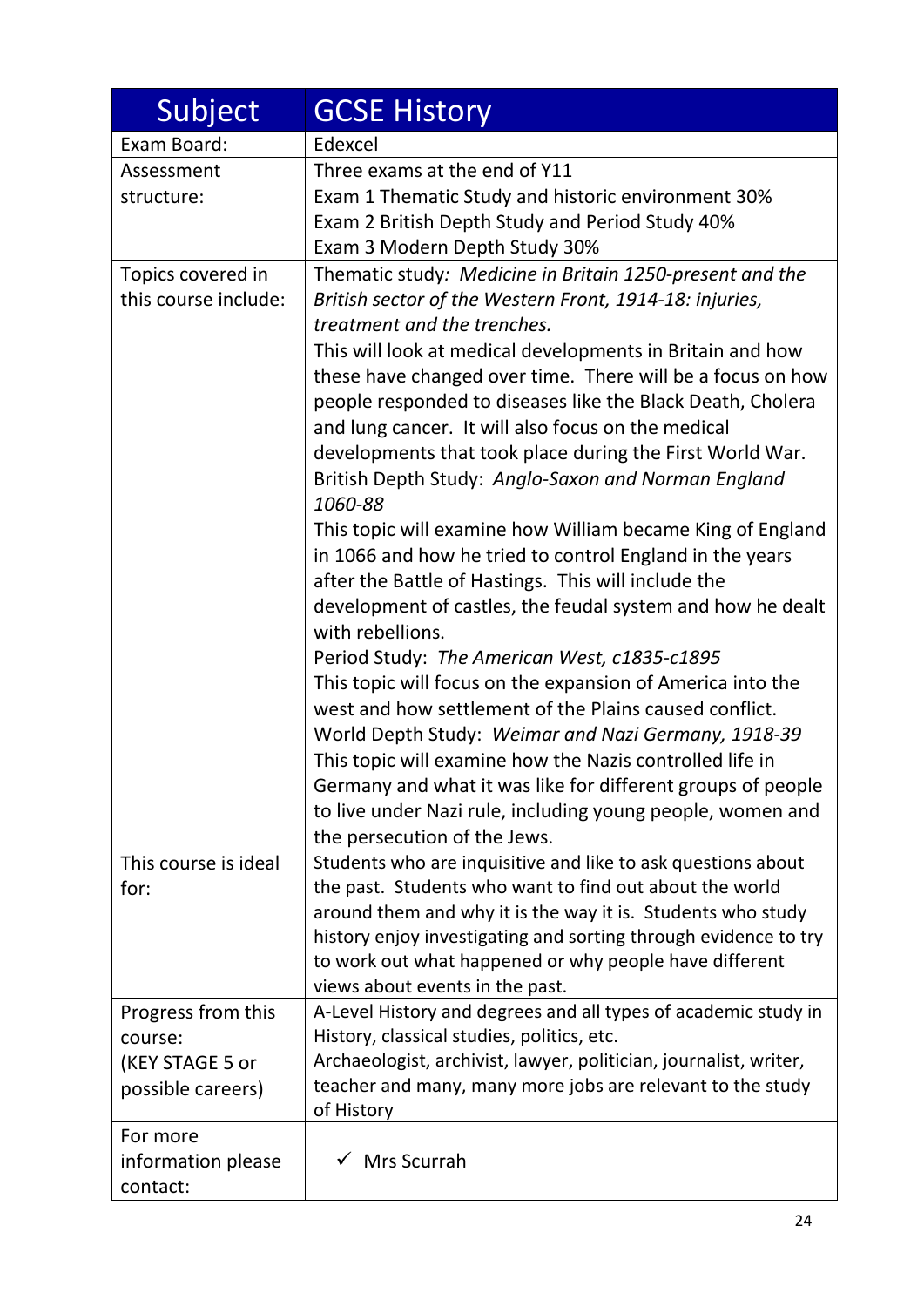| Subject                                   | <b>ICT</b> ; Creative iMedia                                                                                                                                                                                                                                                                                                                                                                                                                                                                |
|-------------------------------------------|---------------------------------------------------------------------------------------------------------------------------------------------------------------------------------------------------------------------------------------------------------------------------------------------------------------------------------------------------------------------------------------------------------------------------------------------------------------------------------------------|
| Exam Board:                               | <b>OCR</b>                                                                                                                                                                                                                                                                                                                                                                                                                                                                                  |
| Assessment<br>structure:                  | One exam; Creative iMedia in the media industry worth 40%<br>2 coursework units worth 30% each.                                                                                                                                                                                                                                                                                                                                                                                             |
| Topics covered in<br>this course include: | These qualifications will assess the application of creative<br>media skills through their practical use. The qualification will<br>encourage independence, creativity and awareness of the<br>digital media sector.                                                                                                                                                                                                                                                                        |
|                                           | Creative iMedia in the media industry                                                                                                                                                                                                                                                                                                                                                                                                                                                       |
|                                           | In this unit you will learn about the sectors, products and<br>job roles that form the media industry. You will learn<br>the legal and ethical issues considered and the processes<br>used to plan and create digital media products. You will<br>learn how media codes are used within the creation of<br>media products to convey meaning, create impact and<br>engage audiences. You will learn to choose the most<br>appropriate format and properties for different media<br>products. |
|                                           | Visual identity & digital graphics                                                                                                                                                                                                                                                                                                                                                                                                                                                          |
|                                           | In this unit you will learn how to develop visual identities<br>for clients. You will also learn to apply the concepts of<br>graphic design to create original digital graphics which<br>incorporate your visual identity to engage a target<br>audience. Completing this unit will introduce the<br>foundations for further study or a wide range of roles<br>within the media industry.                                                                                                   |
|                                           | Interactive digital media                                                                                                                                                                                                                                                                                                                                                                                                                                                                   |
|                                           | In this unit you will learn to design and create interactive<br>digital media products for chosen platforms.                                                                                                                                                                                                                                                                                                                                                                                |
|                                           | You will learn to select, edit and repurpose multimedia<br>content of different kinds and create the structure and<br>interactive elements necessary for an effective user<br>experience. Completing this unit will provide you will<br>the basic skills for further study or a range of creative<br>and technical job roles within the media industry.                                                                                                                                     |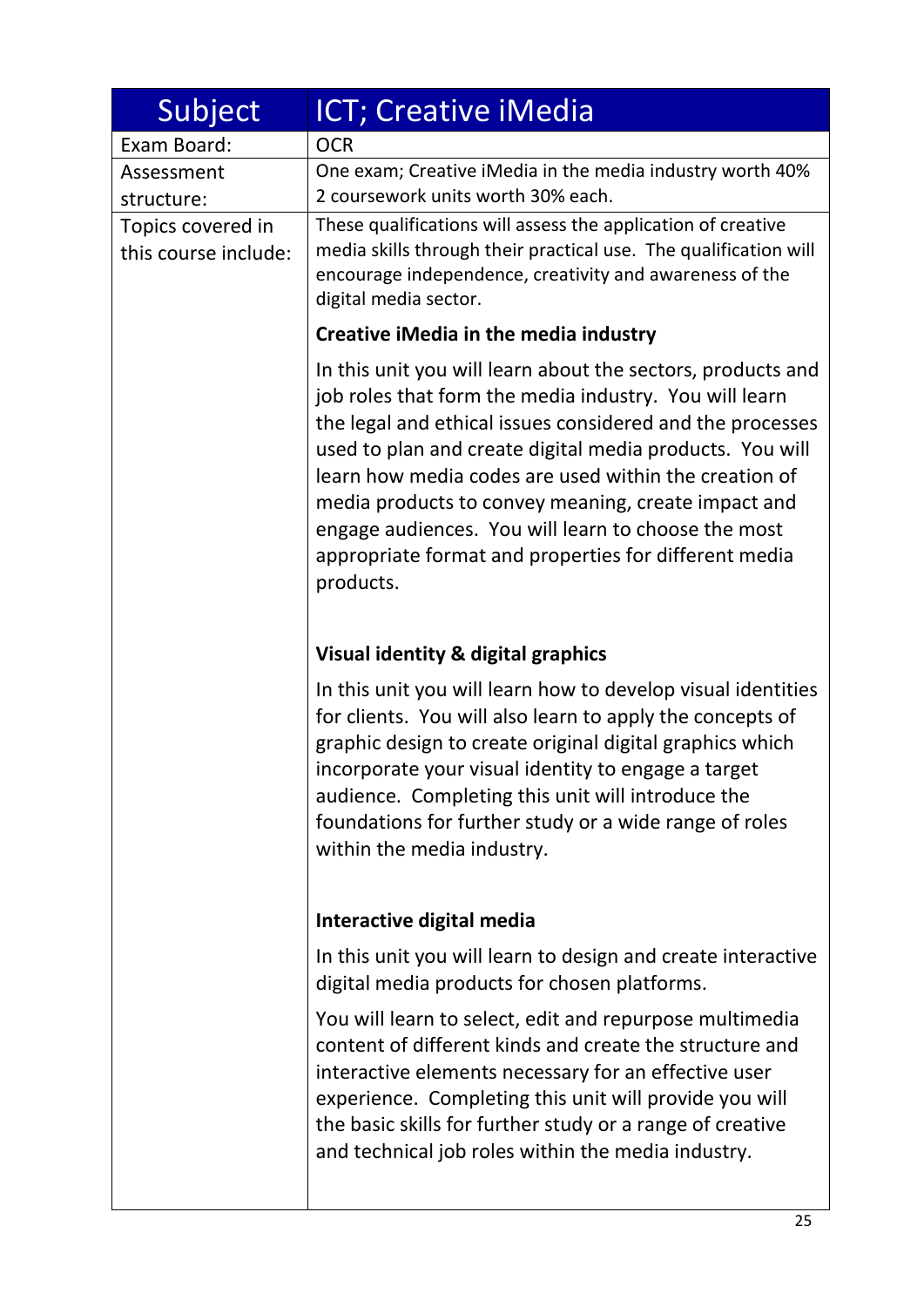| This course is ideal | This course is ideal for students who wish to develop their     |
|----------------------|-----------------------------------------------------------------|
| for:                 | knowledge and practical skills in creative digital media        |
|                      | products such as websites and digital graphics. If you enjoy    |
|                      | the creative side of ICT designing and creating a product for a |
|                      | particular audience, this is a perfect course.                  |
| Progress from this   | Cambridge Technical Creative iMedia provides a strong base      |
| course:              | for progression to Further Education, whether it is on to the   |
| (KEY STAGE 5 or      | Level 3 Cambridge Technical ICT, A Levels, apprenticeship or    |
| possible careers)    | work. Careers in ICT, Digital Marketing.                        |
| For more             |                                                                 |
| information please   | Mr Bateman                                                      |
| contact:             |                                                                 |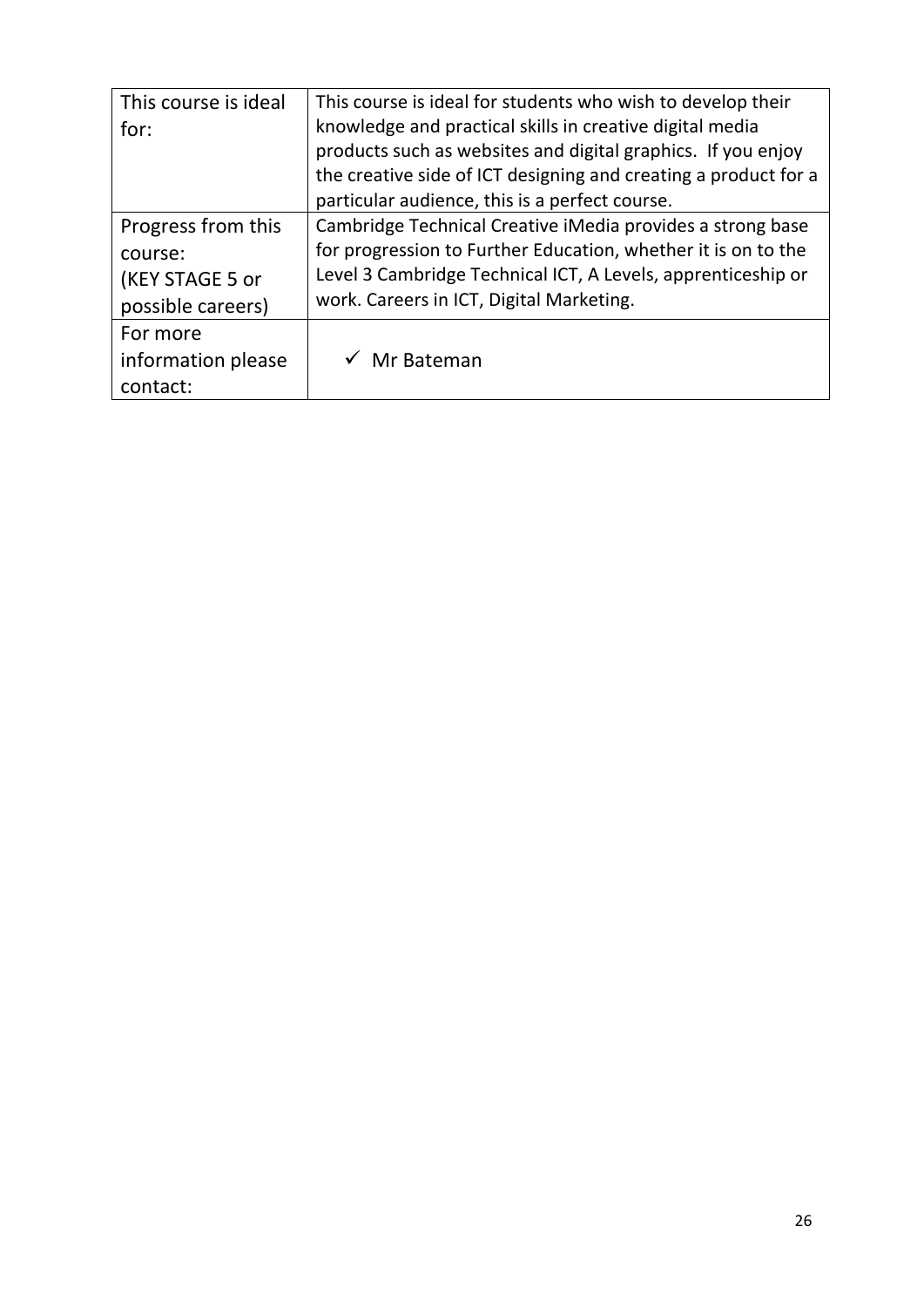| Subject                                                    | <b>GCSE Media</b>                                                                                                                                                                                                                                                                                                                                                                                                                                                                                                                        |
|------------------------------------------------------------|------------------------------------------------------------------------------------------------------------------------------------------------------------------------------------------------------------------------------------------------------------------------------------------------------------------------------------------------------------------------------------------------------------------------------------------------------------------------------------------------------------------------------------------|
| Exam Board:                                                | <b>WJEC</b>                                                                                                                                                                                                                                                                                                                                                                                                                                                                                                                              |
| Assessment<br>Structure:                                   | Component 1: Exploring the Media (40% exam)<br>Component 2: Understanding Media Forms and<br>Products (30% exam)<br>Component 3: Creating Media Products (30% non-<br>examined assessment)                                                                                                                                                                                                                                                                                                                                               |
| <b>Topics Covered</b><br>in this course<br>include:        | We will cover a wide range of media products and<br>platforms, carrying out detailed analyses and<br>explorations in terms of Media Language, Audience,<br><b>Institution and Representation: Magazines, Film</b><br>Marketing, Newspapers, Advertising, The Film Industry,<br>TV Crime Drama, Music Videos (modern marketing and<br>distribution) and the Radio Industry.                                                                                                                                                               |
| This course is<br>ideal for:                               | Anyone with an interest in why and how the media<br>manipulate and shape our responses to make us think<br>in the ways that we do. If you're the kind of person<br>who always wants to know the tricks and secrets<br>behind how blockbuster films are marketed and<br>promoted. If you already have practical skills in<br>photography and a passion for film making. If you can<br>use ICT and different DTP and editing programs to<br>make your own film posters, short films or radio<br>podcasts, then this is the course for you. |
| Progress from<br>this course:<br>(KS5 or possible careers) | A Level Media Studies<br>A Level Photography<br>A Level English Language<br>University Degrees in Media, Journalism (TV and print),<br>Film making and editing, Advertising, Marketing.<br>Careers in TV, the BBC and journalism. People who<br>have a background in Media are highly desirable<br>candidates in the marketing and advertising industry<br>thanks to the independent research and practical skills<br>they gain throughout their studies.                                                                                |
| For more<br>information please<br>contact:                 | $\checkmark$ Mr Barker and Mrs Gardiner                                                                                                                                                                                                                                                                                                                                                                                                                                                                                                  |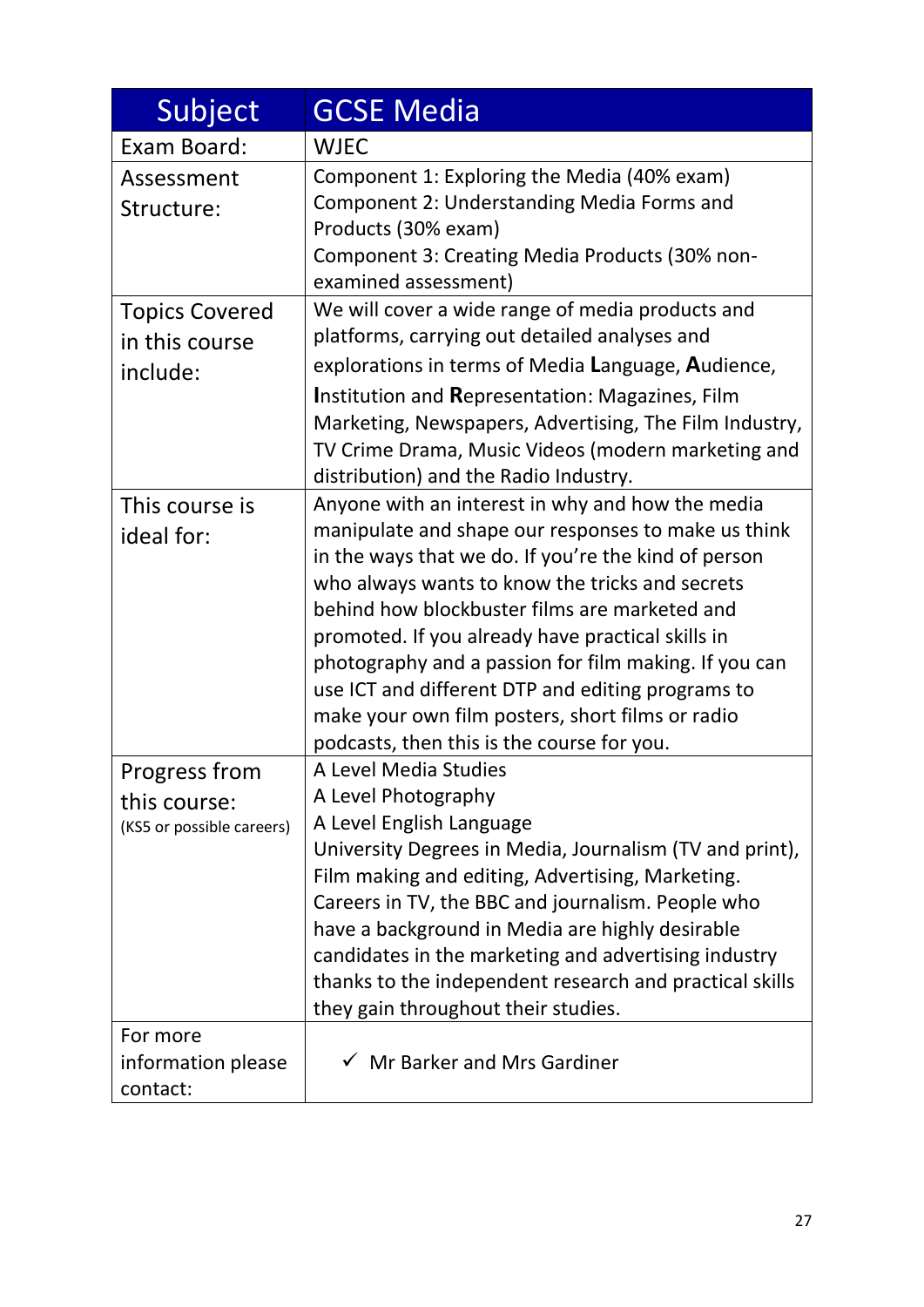| Subject                                                               | <b>GCSE MFL</b>                                                                                                                                                                                                                                                                                                                                                                                                 |
|-----------------------------------------------------------------------|-----------------------------------------------------------------------------------------------------------------------------------------------------------------------------------------------------------------------------------------------------------------------------------------------------------------------------------------------------------------------------------------------------------------|
|                                                                       | (French, German, Mandarin)                                                                                                                                                                                                                                                                                                                                                                                      |
| Exam Board:                                                           | Edexcel                                                                                                                                                                                                                                                                                                                                                                                                         |
| Assessment<br>structure:<br>Topics covered in<br>this course include: | Four externally examined papers based on the following<br>skills: listening, speaking, reading and writing (25% each)<br>There are 5 themes:<br>$\checkmark$ Identity and culture<br>$\checkmark$ Local area, holiday, travel<br>$\checkmark$ School<br>$\checkmark$ Future aspirations, study and work<br>$\checkmark$ International and global dimension                                                      |
| This course is ideal<br>for:                                          | $\checkmark$ Students who have enjoyed MFL at KS3 and are<br>keen to develop their communication skills and<br>fluency in a foreign language<br>$\checkmark$ Students who want to travel and broaden their<br>horizons<br>$\checkmark$ Students who want to impress others by using a<br>skill which is in short supply                                                                                         |
| Progress from this<br>course:<br>(KEY STAGE 5 or<br>possible careers) | ← A-Level French/German/Mandarin<br>Languages can offer an exciting future:<br>The opportunity to study abroad as part of a university<br>course or a career in:<br>$\checkmark$ International finance, sales and marketing<br>√ Internationally-based scientific research Medicine<br>and engineering<br>$\checkmark$ Translating and interpreting<br>$\checkmark$ Travel and tourism<br>$\checkmark$ Teaching |
| For more<br>information please<br>contact:                            | $\checkmark$ Mrs Fourie                                                                                                                                                                                                                                                                                                                                                                                         |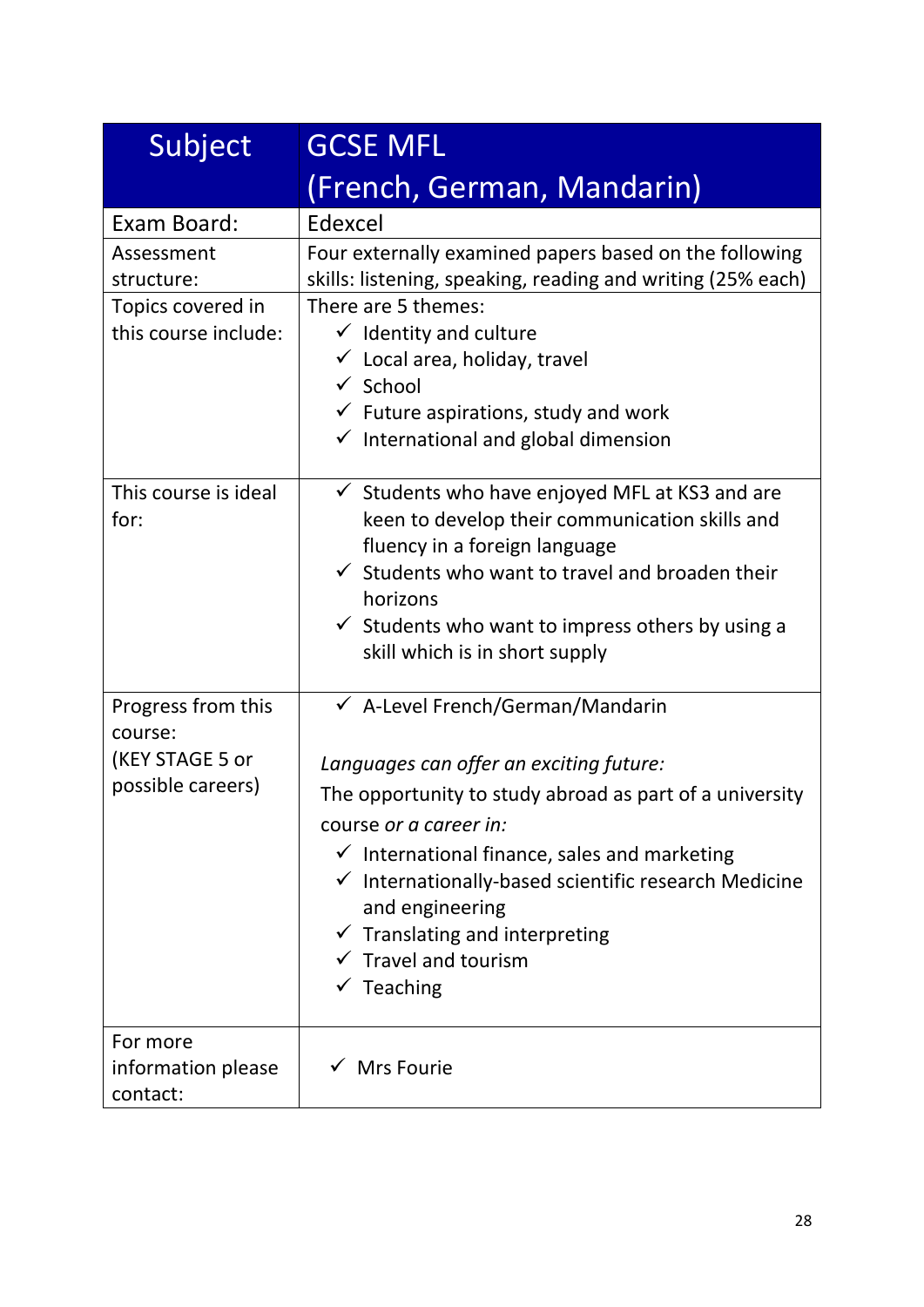| Subject                                                               | Music (RSL MUSPRA Level 2) -                                                                                                                                                                                                                                                                                                                                                                                                                                                                                                                                                                                                                                                                                                                                                                            |
|-----------------------------------------------------------------------|---------------------------------------------------------------------------------------------------------------------------------------------------------------------------------------------------------------------------------------------------------------------------------------------------------------------------------------------------------------------------------------------------------------------------------------------------------------------------------------------------------------------------------------------------------------------------------------------------------------------------------------------------------------------------------------------------------------------------------------------------------------------------------------------------------|
|                                                                       | dependent upon cohort                                                                                                                                                                                                                                                                                                                                                                                                                                                                                                                                                                                                                                                                                                                                                                                   |
| Exam Board:                                                           | Rockschool Music Practitioner, Level 2                                                                                                                                                                                                                                                                                                                                                                                                                                                                                                                                                                                                                                                                                                                                                                  |
| Assessment structure:                                                 | The qualification has one externally assessed paper (40%), and<br>two internally assessed units (60%). The externally assessed unit<br>takes the form of a timed assessment under controlled<br>conditions, set and marked by an RSL examiner. The internally<br>assessed units are chosen from a number of options catering for<br>varied musical tastes and career paths.                                                                                                                                                                                                                                                                                                                                                                                                                             |
|                                                                       | Completed units are assessed as either a Pass, Merit or<br>Distinction. Distinction in the Level 2 Certificate is<br>equivalent to a GCSE A grade, merit is equivalent to a<br>B grade and pass is equivalent to a C grade.                                                                                                                                                                                                                                                                                                                                                                                                                                                                                                                                                                             |
| Topics covered in this                                                | $\checkmark$ Performance                                                                                                                                                                                                                                                                                                                                                                                                                                                                                                                                                                                                                                                                                                                                                                                |
| course include:                                                       | $\checkmark$ Rehearsal techniques<br>$\checkmark$ Planning a performance<br>$\checkmark$ Image and marketing<br>$\checkmark$ Health and Safety                                                                                                                                                                                                                                                                                                                                                                                                                                                                                                                                                                                                                                                          |
|                                                                       | Musical knowledge (studying popular music styles)<br>✓                                                                                                                                                                                                                                                                                                                                                                                                                                                                                                                                                                                                                                                                                                                                                  |
| This course is ideal for:                                             | The Rockschool Music Practitioner is a Level 2 vocational<br>qualification for students who want to develop their solo and<br>group performing skills in various genres and musical styles. This<br>fully accredited qualification is a fantastic alternative for<br>students who would like to continue their music study in year 10<br>on a vocational course with a large practical element.                                                                                                                                                                                                                                                                                                                                                                                                         |
|                                                                       | Students suitable for the course should be a high 'secure' level<br>or above at KS3 Music. Only KS3 Music classroom experience is<br>necessary, although students having instrumental lessons will be<br>at an advantage.                                                                                                                                                                                                                                                                                                                                                                                                                                                                                                                                                                               |
| Progress from this<br>course:<br>(KEY STAGE 5 or<br>possible careers) | This course is well regarded by universities and further<br>education providers due to the key skills developed. Rockschool<br>Music Practitioner Level 2 Certificate may lead on, in Year 12, to<br>the Level 3 Rockschool MUSPRA course or Music Technology.<br>Students may also progress to National Diplomas in Music or<br>Music Technology, or perhaps Performing Arts and Production<br>Arts National Diplomas. Within the music industry, there is the<br>opportunity to become a performer, composer, sound designer,<br>sound engineer, music tutor, writer or journalist, or work in arts<br>administration and business. Skills developed in the course that<br>are useful are listening, leadership, team-working, problem<br>solving, as well as interpersonal and communication skills. |
| For more information                                                  | Ms Hebbs                                                                                                                                                                                                                                                                                                                                                                                                                                                                                                                                                                                                                                                                                                                                                                                                |
| please contact:                                                       | Mr Wedgeworth                                                                                                                                                                                                                                                                                                                                                                                                                                                                                                                                                                                                                                                                                                                                                                                           |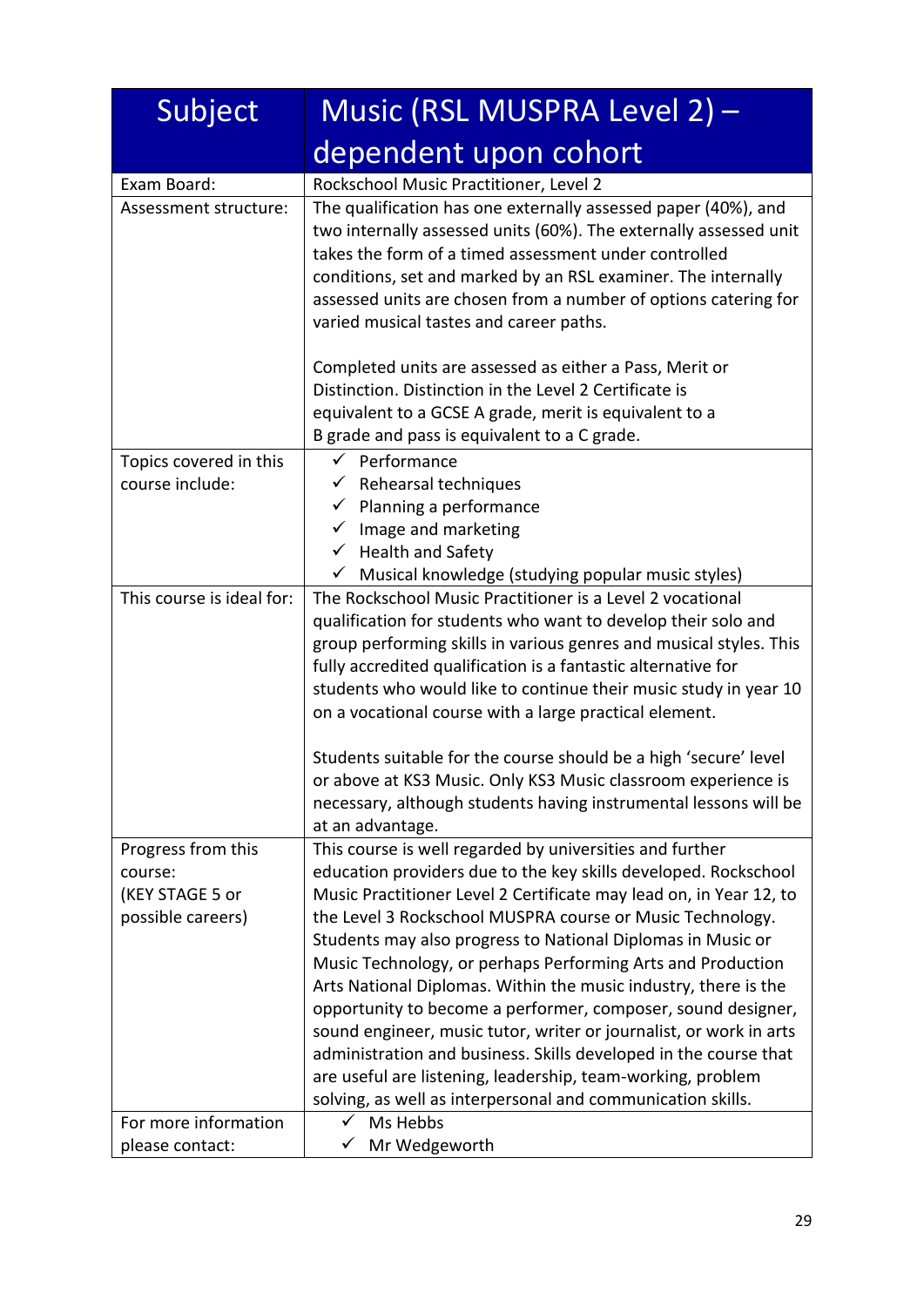| Subject                                                    | Music GCSE -                                                                                                                                                                                                                                                                                                                                                                                                                                                                                                                              |                                |
|------------------------------------------------------------|-------------------------------------------------------------------------------------------------------------------------------------------------------------------------------------------------------------------------------------------------------------------------------------------------------------------------------------------------------------------------------------------------------------------------------------------------------------------------------------------------------------------------------------------|--------------------------------|
|                                                            | dependent upon cohort                                                                                                                                                                                                                                                                                                                                                                                                                                                                                                                     |                                |
| Exam Board:                                                | OCR GCSE (9-1) Music J536                                                                                                                                                                                                                                                                                                                                                                                                                                                                                                                 |                                |
| Assessment<br>Structure:                                   | Integrated portfolio<br>(01 or 02)<br>60 Marks<br>Performance on your chosen instrument.<br>Composition to a brief set by you.                                                                                                                                                                                                                                                                                                                                                                                                            | 30%<br>of total<br><b>GCSE</b> |
|                                                            | <b>Practical component</b><br>(03 or 04)<br>60 Marks<br>Ensemble performance.<br>Composition to an OCR set brief.                                                                                                                                                                                                                                                                                                                                                                                                                         | 30%<br>of total<br><b>GCSE</b> |
|                                                            | <b>Listening and</b><br>appraising (05)<br>80 Marks<br>1 hour and 30 minutes written exam.                                                                                                                                                                                                                                                                                                                                                                                                                                                | 40%<br>of total<br><b>GCSE</b> |
| <b>Topics Covered</b><br>in this course<br>include:        | 1. Your Music (Integrated task on your own instrument)<br>2. Concerto<br>Rhythms of the World<br>3.<br>4. Film Music<br>5. Conventions of Pop                                                                                                                                                                                                                                                                                                                                                                                             |                                |
| This course is<br>ideal for:                               | The GCSE Music course is ideal for students who want to<br>develop their skills as a musician. The course provides a<br>contemporary and creative education in Music with an<br>integrated approach to the three main elements - performing,<br>composing and appraising. Learners explore performance and<br>composition with a focus on their own instrument and genre<br>choices. Learners are encouraged to be creative and to broaden<br>their musical horizons and understanding with Areas of Study<br>that inspire and challenge. |                                |
| Progress from<br>this course:<br>(KS5 or possible careers) | A GCSE Music qualification is recommended if you want to go on<br>to study Music at A level, Music Technology or Performing Arts.<br>It is also useful if you want to pursue a career in the Performing<br>Arts industry, such as an instrumentalist, singer, teacher, DJ,<br>sound engineer, songwriter, film music composer, dancer or<br>actor.                                                                                                                                                                                        |                                |
| For more<br>information please<br>contact:                 | Ms Hebbs<br>$\checkmark$<br>$\checkmark$ Mr Wedgeworth                                                                                                                                                                                                                                                                                                                                                                                                                                                                                    |                                |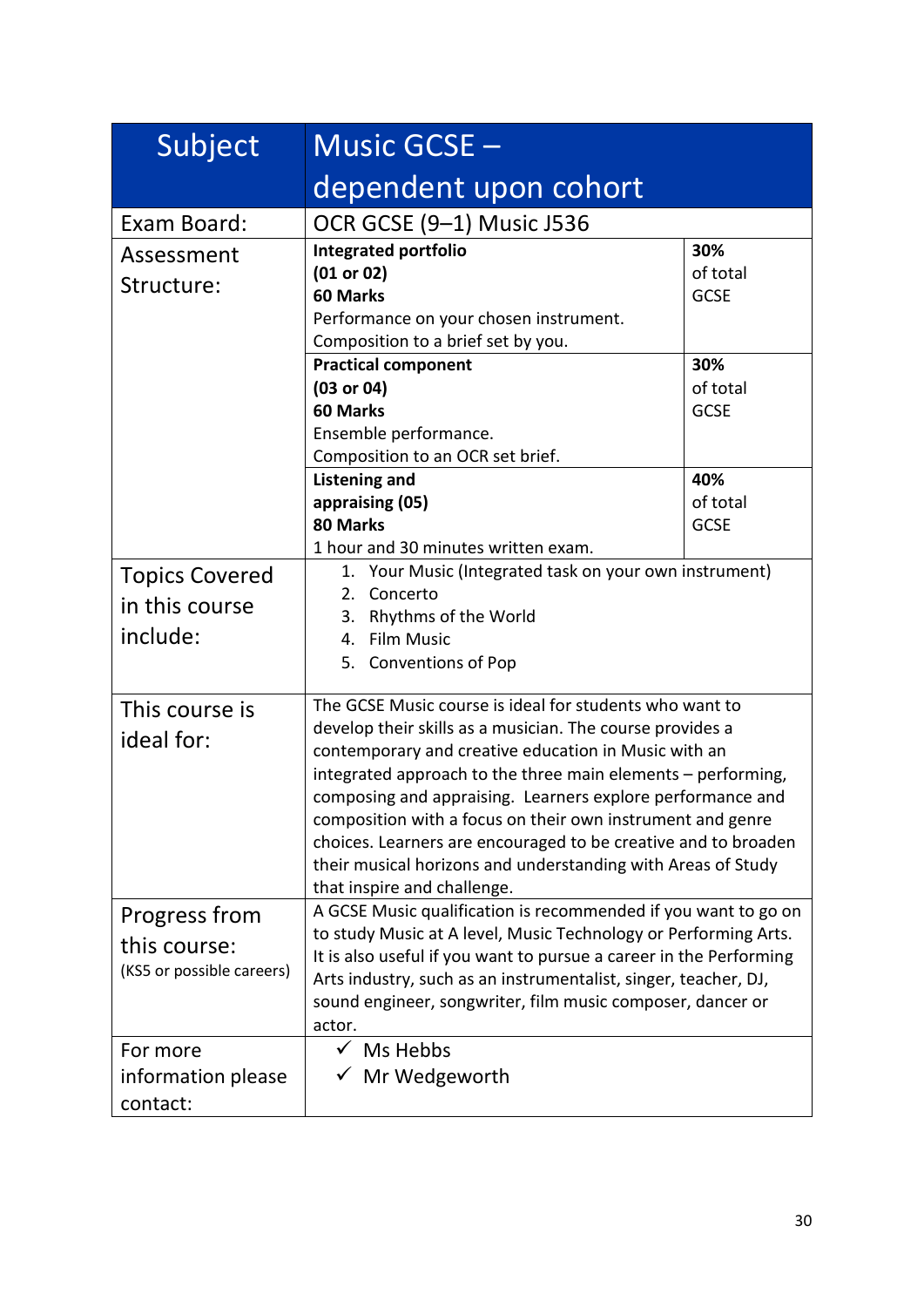| Subject                   | <b>GCSE PE</b>                                                                                 |
|---------------------------|------------------------------------------------------------------------------------------------|
| Exam Board:               | <b>OCR</b>                                                                                     |
| Assessment structure:     | 60% external exam                                                                              |
|                           | 40% practical and written controlled assessment                                                |
| Topics covered in this    | <b>Component 1:</b> Exam covering the physical factors effecting                               |
| course include:           | performance (30%)                                                                              |
|                           |                                                                                                |
|                           | <b>Component 2:</b> Exam covering the socio-cultural issues and                                |
|                           | sports psychology (30%)                                                                        |
|                           | Component 3: Practical Performances (30%) Non-examined                                         |
|                           | assessment: internally marked and externally moderated (60                                     |
|                           | marks) Assessment in 3 sports/activities (20 marks per activity)                               |
|                           | General performance skills in team and individual sports                                       |
|                           |                                                                                                |
|                           | Component 4: Analysis and evaluation of performance (10%)                                      |
|                           | Non-examined assessment: internally marked and externally                                      |
|                           | moderated (20 marks) Analysis task of skill development                                        |
|                           | Carrying out an action plan to improve performance Evaluating                                  |
| This course is ideal for: | the impact of the action plan.<br>Students who wish to pursue a career in the sports industry, |
|                           | especially those who are interested in sports, training and                                    |
|                           | fitness and will be physically competent in at least two sports.                               |
|                           | Students will be expected to complete a controlled assessment                                  |
|                           | based on their practical performance.                                                          |
| Progress from this        | A GCSE in PE will aid progression to further study and prepare                                 |
| course:                   | students to continue into further education. Students studying a                               |
| (KEY STAGE 5 or           | GCSE in PE have a whole array of career paths that are suitable                                |
| possible careers)         | to them based upon this course, such a sports science,                                         |
|                           | physiotherapy, coaching and teaching. When taken as part of a                                  |
|                           | balanced curriculum, there is a clear progression route to a                                   |
|                           | BTEC-Level 3 course, which can be studied at Bramcote College.                                 |
| For more information      |                                                                                                |
| please contact:           | Mrs Kilbane                                                                                    |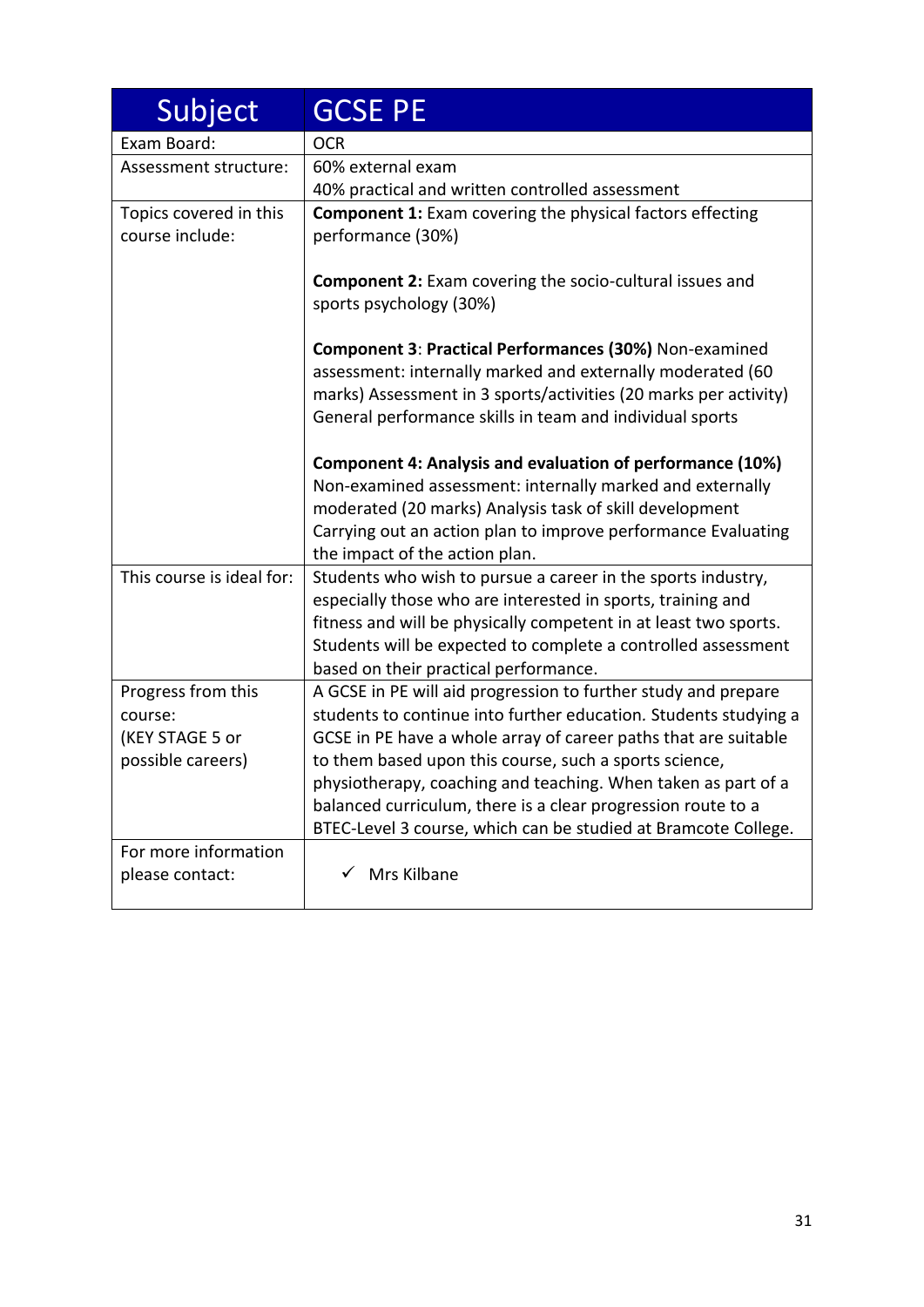| Subject                                                               | <b>Creative and Performing Arts (RSL</b>                                                                                                                                                                                                                                                                                                                                                                                                                                                                                                                                                                                                                                                                                                                                                                                                                                                                                                                                                                                                                                                                                                                                                                                                                                                                                                                                                                                                                       |
|-----------------------------------------------------------------------|----------------------------------------------------------------------------------------------------------------------------------------------------------------------------------------------------------------------------------------------------------------------------------------------------------------------------------------------------------------------------------------------------------------------------------------------------------------------------------------------------------------------------------------------------------------------------------------------------------------------------------------------------------------------------------------------------------------------------------------------------------------------------------------------------------------------------------------------------------------------------------------------------------------------------------------------------------------------------------------------------------------------------------------------------------------------------------------------------------------------------------------------------------------------------------------------------------------------------------------------------------------------------------------------------------------------------------------------------------------------------------------------------------------------------------------------------------------|
|                                                                       | Level 2)                                                                                                                                                                                                                                                                                                                                                                                                                                                                                                                                                                                                                                                                                                                                                                                                                                                                                                                                                                                                                                                                                                                                                                                                                                                                                                                                                                                                                                                       |
| Exam Board:                                                           | <b>RSL Level 2</b>                                                                                                                                                                                                                                                                                                                                                                                                                                                                                                                                                                                                                                                                                                                                                                                                                                                                                                                                                                                                                                                                                                                                                                                                                                                                                                                                                                                                                                             |
| Assessment<br>Structure:                                              | The course is assessed through two units of internally assessed<br>coursework; marked by the teacher and one externally assessed<br>unit that is sent off to an examiner.<br>Performing Arts Knowledge = combination of<br>written/recorded portfolio and performance<br>Skills Development = written/recorded portfolio<br>$\bullet$<br>Synoptic = combination of written/recorded portfolio and<br>$\bullet$<br>performance                                                                                                                                                                                                                                                                                                                                                                                                                                                                                                                                                                                                                                                                                                                                                                                                                                                                                                                                                                                                                                  |
| Topics Covered in<br>this course include:                             | Performing Arts Knowledge 30% (internally assessed) This unit aims to<br>build learners' knowledge and understanding of the performing arts and<br>to develop their ability to discuss existing genres and works using<br>appropriate terminology. This will include the study of a range of<br>performance genres, watching and reviewing a piece of live theatre and<br>performing a short performance in a chosen genre.<br>Skill Development 30% (internally assessed) Whilst studying this unit<br>learners will develop their ability to plan and carry out a proactive and<br>structured skill development process in an area relevant to their<br>discipline, based around their own goals and objectives. They will carry<br>out an audit of their own skills and set targets accordingly, providing<br>evidence of their progress.<br>Synoptic: Devised Performance 40% (externally assessed) Learners will<br>apply their skills and contextual understanding to develop work for a live<br>acting performance, allowing them to explore how what they have<br>learnt so far works in practice. Learners should select performance<br>material that allows them to develop and present their acting skills. This<br>unit aims to further develop the skills and knowledge learnt in the<br>previous two units. Learners can select to complete this unit either as<br>an actor or taking on a technical role such as costume design or<br>lighting. |
| This course is ideal<br>for:                                          | Performing Arts allows learners to explore their creativity, develop<br>communication skills and an awareness of self. It allows for the<br>development of confidence and focuses around skills development. As<br>this is a vocational qualification, it uses coursework as the main<br>assessment route, allowing learners to have a confident grasp on their<br>own progress.<br>Students will be expected to perform in front of an audience as part of<br>this course and careful consideration of this is recommended.                                                                                                                                                                                                                                                                                                                                                                                                                                                                                                                                                                                                                                                                                                                                                                                                                                                                                                                                   |
| Progress from this<br>course:<br>(KEY STAGE 5 or<br>possible careers) | A-Level or equivalent Dance, Drama or Performance Studies<br>courses. A number of our students have gone on to study<br>Performing Arts subjects at university and specialist colleges.<br>Former students now have careers in performance, teaching,<br>sales, marketing and design.                                                                                                                                                                                                                                                                                                                                                                                                                                                                                                                                                                                                                                                                                                                                                                                                                                                                                                                                                                                                                                                                                                                                                                          |
| For more<br>information please<br>contact:                            | Mrs Armitage-Giles                                                                                                                                                                                                                                                                                                                                                                                                                                                                                                                                                                                                                                                                                                                                                                                                                                                                                                                                                                                                                                                                                                                                                                                                                                                                                                                                                                                                                                             |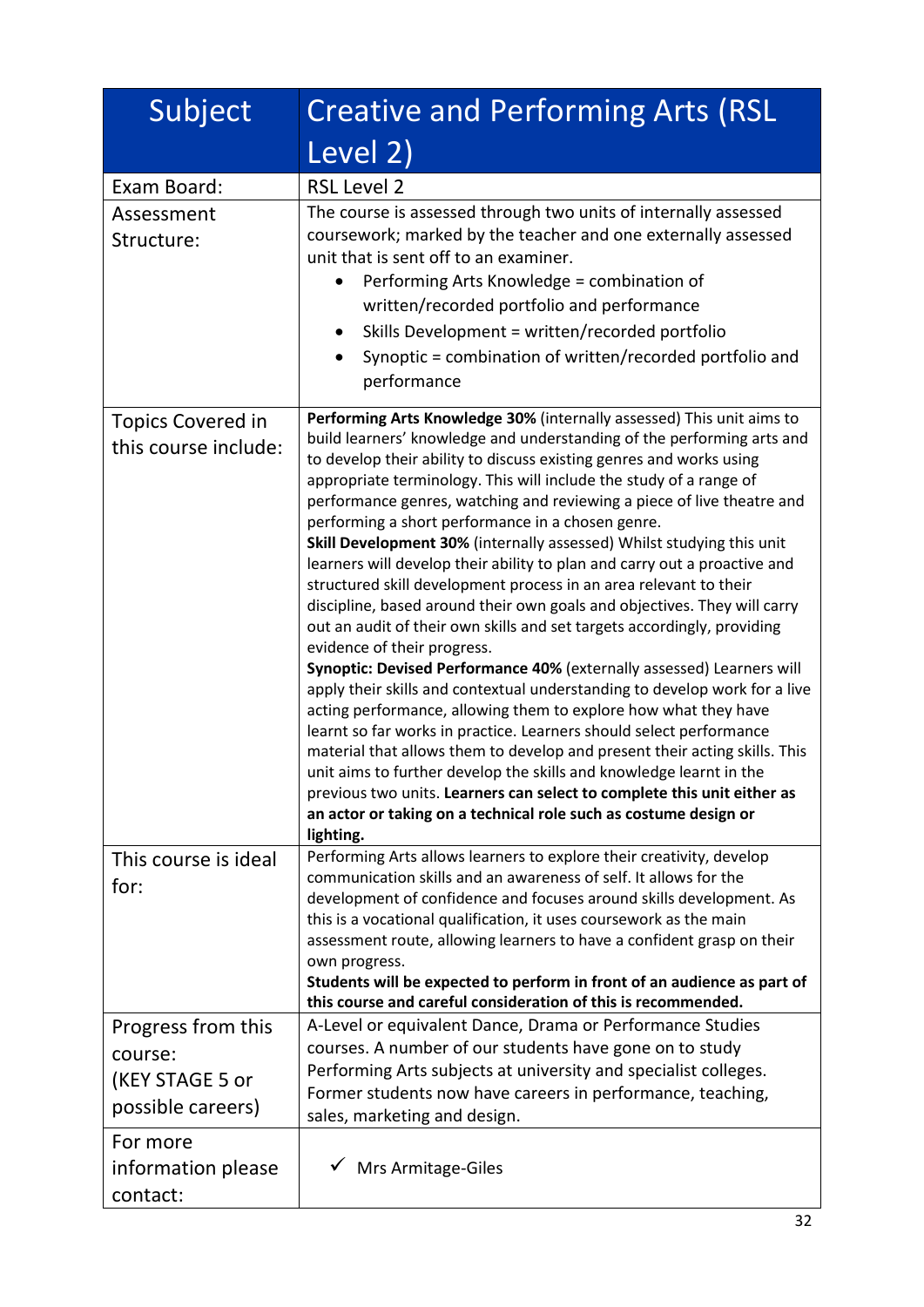| Subject                                                               | <b>GCSE Photography</b>                                                                                                                                                                                                                                                                                                                                                                                                                           |
|-----------------------------------------------------------------------|---------------------------------------------------------------------------------------------------------------------------------------------------------------------------------------------------------------------------------------------------------------------------------------------------------------------------------------------------------------------------------------------------------------------------------------------------|
|                                                                       | (Art and Design)                                                                                                                                                                                                                                                                                                                                                                                                                                  |
| Exam Board:                                                           | <b>AQA</b>                                                                                                                                                                                                                                                                                                                                                                                                                                        |
| Assessment<br>Structure:                                              | Students following the GCSE Photography course will<br>complete two main assessment portfolios.<br><b>Component 1 (Portfolio)</b> This is worth 60% of the final<br>mark and is a Personal Investigation exploring one<br>major theme.<br><b>Component 2 (exam topic)</b> This is worth 40% of the<br>final mark. Students must respond to a title set by AQA<br>during a 10-hour practical exam/controlled test after a<br>set preparation time. |
| <b>Topics Covered</b><br>in this course<br>include:                   | We begin the course by introducing students to<br>different photographic styles and techniques, including<br>landscape photography, sequencing, Photoshop editing<br>and comic books. Students will produce a sketchbook<br>of work in which they explore different photographers,<br>experiment with editing techniques and refine their<br>own photographic skills.                                                                             |
| This course is<br>ideal for:                                          | This course will appeal to students who want to<br>improve and develop their photographic skills and<br>understanding of different styles of photography.<br>Students who take this course are able to work<br>creatively and independently and enjoy experimenting<br>with making different outcomes to their work.                                                                                                                              |
| Progress from<br>this course:<br>(Key Stage 5 or<br>possible careers) | A Level qualification in Photography, Media Studies<br>and Art. University degrees in photography, creative<br>arts subjects, journalism and design. Students with an<br>A level in Photography have successfully accessed<br>courses in marketing and design based on the<br>independent and creative skills they have gained<br>throughout this course.                                                                                         |
| For more<br>information please<br>contact:                            | $\checkmark$ Mrs Gardiner<br>$\checkmark$ Mr Barker<br>$\checkmark$ Mrs Shiers<br>√ Miss Brown                                                                                                                                                                                                                                                                                                                                                    |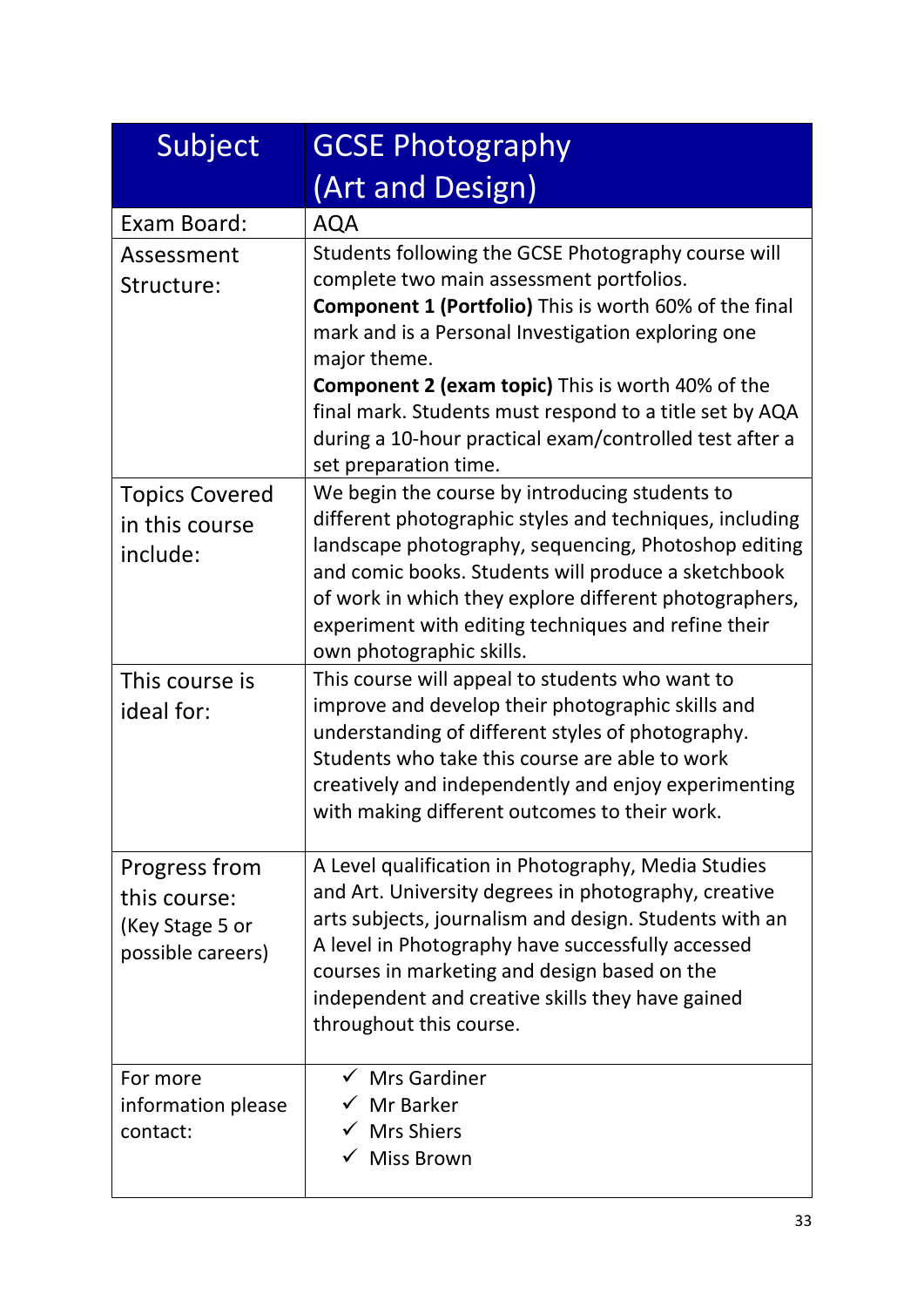| Subject              | <b>Preparing For Adulthood (PFA)</b>                    |
|----------------------|---------------------------------------------------------|
| Exam Board:          | <b>ASDAN</b>                                            |
| Assessment           | 100% Portfolio (Non Exam)                               |
| structure:           |                                                         |
| Topics covered in    | This course is designed for students with additional    |
| this course include: | needs on the purple route only to support their         |
|                      | development of skills for independence, employability   |
|                      | and lifelong learning. It is ideally suited to those    |
|                      | working at Entry Level 3 or Level 1.                    |
|                      | The course will include:                                |
|                      | <b>Trident Independent Travel Training</b>              |
|                      | <b>ASDAN Personal Development Programme</b>             |
|                      | ASDAN Level 1 Certificate of Personal and Social        |
|                      | <b>Effectiveness</b>                                    |
|                      | and cover topics:                                       |
|                      | Safe travel.                                            |
|                      | Communication skills.                                   |
|                      | Budgeting.                                              |
|                      | Employability skills including ICT.                     |
|                      | Working with others.                                    |
|                      | Problem solving.                                        |
| Progress from this   | Many of the colleges run supported learning courses     |
| course:              | that allow for continued development of these skills.   |
| (KEY STAGE 5 or      | These skills are transferrable to any future Level 1 or |
| possible careers)    | Level 2 college course.                                 |
|                      |                                                         |
| For more             | <b>Ms Shiels</b>                                        |
| information please   | $\checkmark$ Mrs Matthews                               |
| contact:             | $\checkmark$ Mrs Orchard-Robson                         |
|                      |                                                         |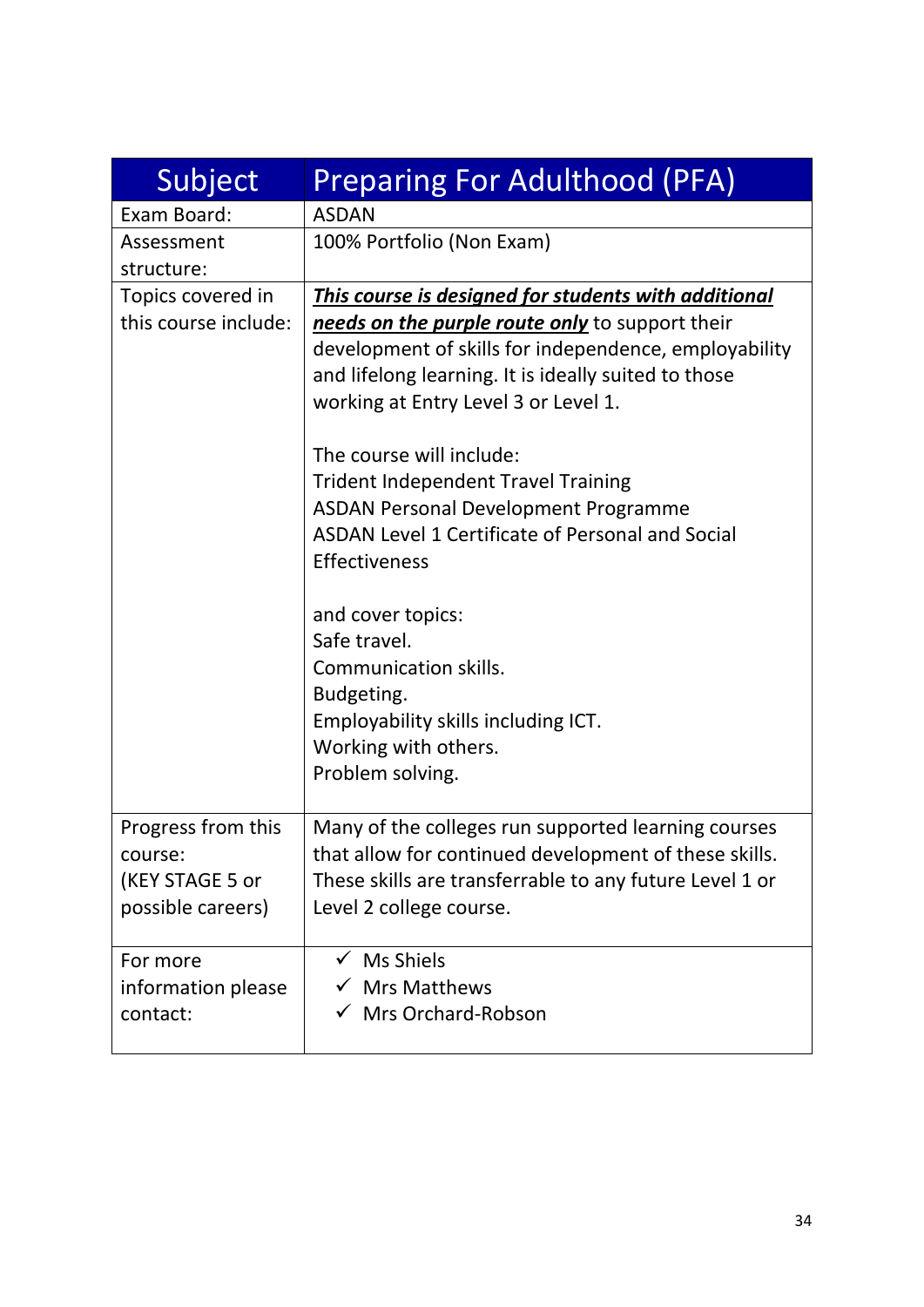| Subject                                          | <b>GCSE Psychology</b>                                                                                                                                               |
|--------------------------------------------------|----------------------------------------------------------------------------------------------------------------------------------------------------------------------|
| Exam Board:                                      | Edexcel/Pearson                                                                                                                                                      |
| Assessment<br>Structure:                         | 100% Exam                                                                                                                                                            |
| <b>Topics Covered in</b><br>this course include: | Developmental Psychology: the way we develop<br>including intelligence.                                                                                              |
|                                                  | Memory: the structure and role of memory including<br>short term and long term.                                                                                      |
|                                                  | Psychological Problems: different mental health<br>problems including depression, schizophrenia,<br>addiction and autism.                                            |
|                                                  | Social Influence: conformity, obedience and collective<br>behaviour.                                                                                                 |
|                                                  | Neuropsychology: the structure and function of the<br>brain and how it impacts on behaviour                                                                          |
| This course is ideal<br>for:                     | Students who are interested in understanding how we<br>function as human beings and why we display different<br>types of behaviours (e.g. why people commit murder). |
| Progress from this<br>course:<br>(KEY STAGE 5 or | A-Level Psychology, Criminology, Sociology and Health<br>& Social Care.                                                                                              |
| possible careers)                                | Careers in all of the above areas and in psychology,<br>psychiatry, counselling and mental health work etc.                                                          |
| For more<br>information please<br>contact:       | $\checkmark$ Mrs Watson                                                                                                                                              |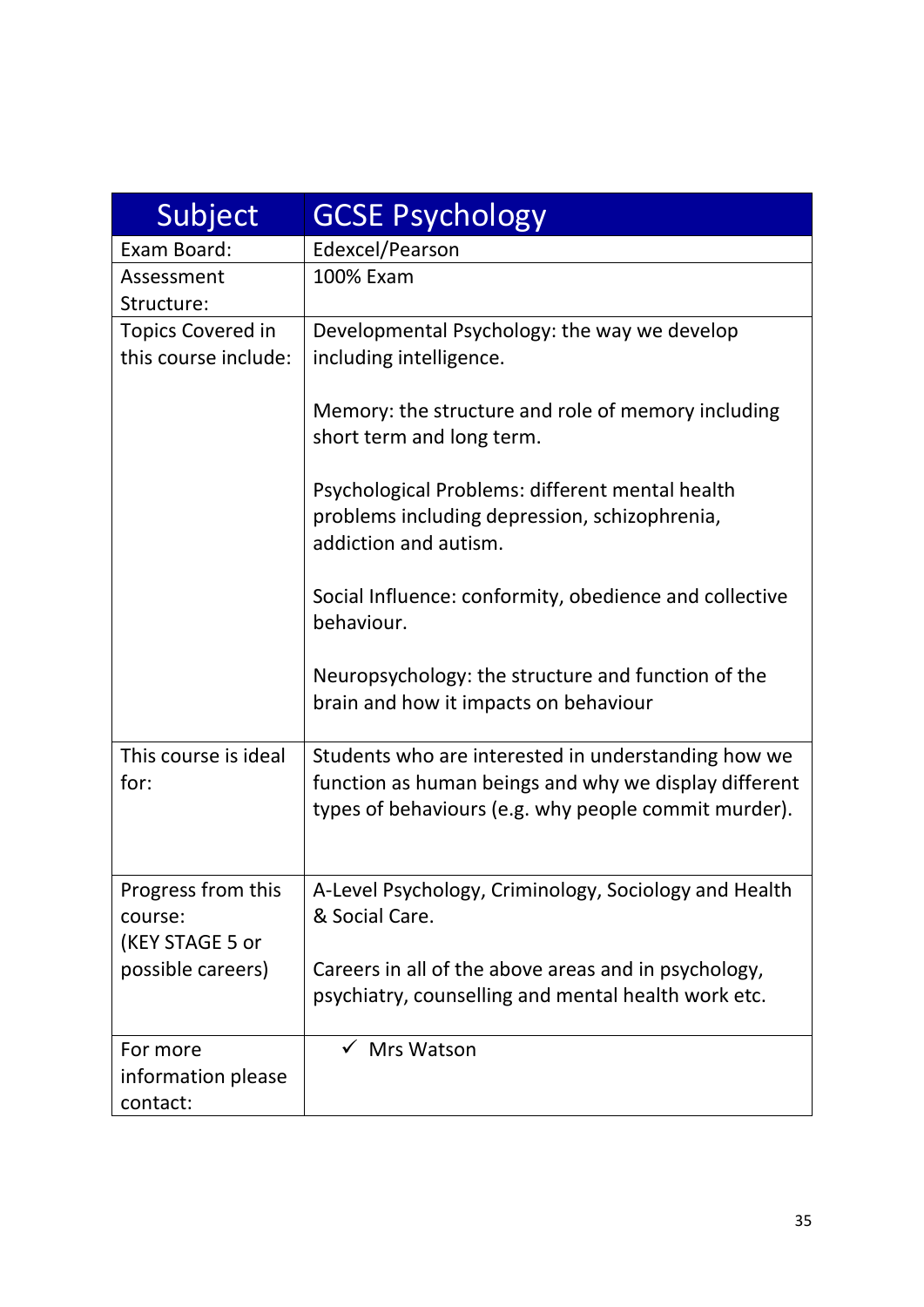| Subject                                                               | <b>GCSE Religious Studies</b>                                                                                                                                                                                                                                                                                                                                                                                                                                                                                                                                                                                                                        |
|-----------------------------------------------------------------------|------------------------------------------------------------------------------------------------------------------------------------------------------------------------------------------------------------------------------------------------------------------------------------------------------------------------------------------------------------------------------------------------------------------------------------------------------------------------------------------------------------------------------------------------------------------------------------------------------------------------------------------------------|
| Exam Board:                                                           | <b>EDUQAS</b>                                                                                                                                                                                                                                                                                                                                                                                                                                                                                                                                                                                                                                        |
| Assessment                                                            | 3 x 2-hour exams                                                                                                                                                                                                                                                                                                                                                                                                                                                                                                                                                                                                                                     |
| structure:                                                            | 100% exam                                                                                                                                                                                                                                                                                                                                                                                                                                                                                                                                                                                                                                            |
| Topics covered in<br>this course include:                             | Component 1- Religious, Philosophical and Ethical<br>Studies in the Modern World (50% of qualification)<br>Theme 1- Issues of Relationships<br>Theme 2- Issues of Life and Death<br>Theme 3- Issues of Good and Evil<br>Theme 4- Issues of Human Rights<br>Component 2- Study of Christianity- beliefs, teachings<br>and practices (25% of qualification)<br>Component 3- The Study of a World Faith- Judaism-<br>beliefs, teachings and practices- (25% of qualification)                                                                                                                                                                           |
| This course is ideal<br>for:                                          | $\checkmark$ Deepening students' understanding of the<br>relationship between people<br>$\checkmark$ To become informed about common and<br>divergent views within traditions, in the way<br>beliefs and teachings are understood and<br>expressed<br>$\checkmark$ To understand that religious traditions in Great<br>Britain are diverse and include other religious<br>beliefs, such as Atheism and Humanism<br>Developing skills such as:<br>$\checkmark$ Clear & logical thinking<br>$\checkmark$ Critical evaluation<br>$\checkmark$ Literacy & expression<br>$\checkmark$ Organising<br>$\checkmark$ Problem solving<br>$\checkmark$ Research |
| Progress from this<br>course:<br>(KEY STAGE 5 or<br>possible careers) | Key Stage 5 - A-Level Religious Studies- Philosophy and<br>Ethics and an in-depth study of a world religion-<br>Christianity<br>Jobs/Careers:<br>lawyer, schools, colleges, universities, doctor/ nursing,<br>counsellor, social worker, journalist, civil service, legal<br>firms                                                                                                                                                                                                                                                                                                                                                                   |
| For more<br>information please<br>contact:                            | <b>Mrs Watson</b>                                                                                                                                                                                                                                                                                                                                                                                                                                                                                                                                                                                                                                    |